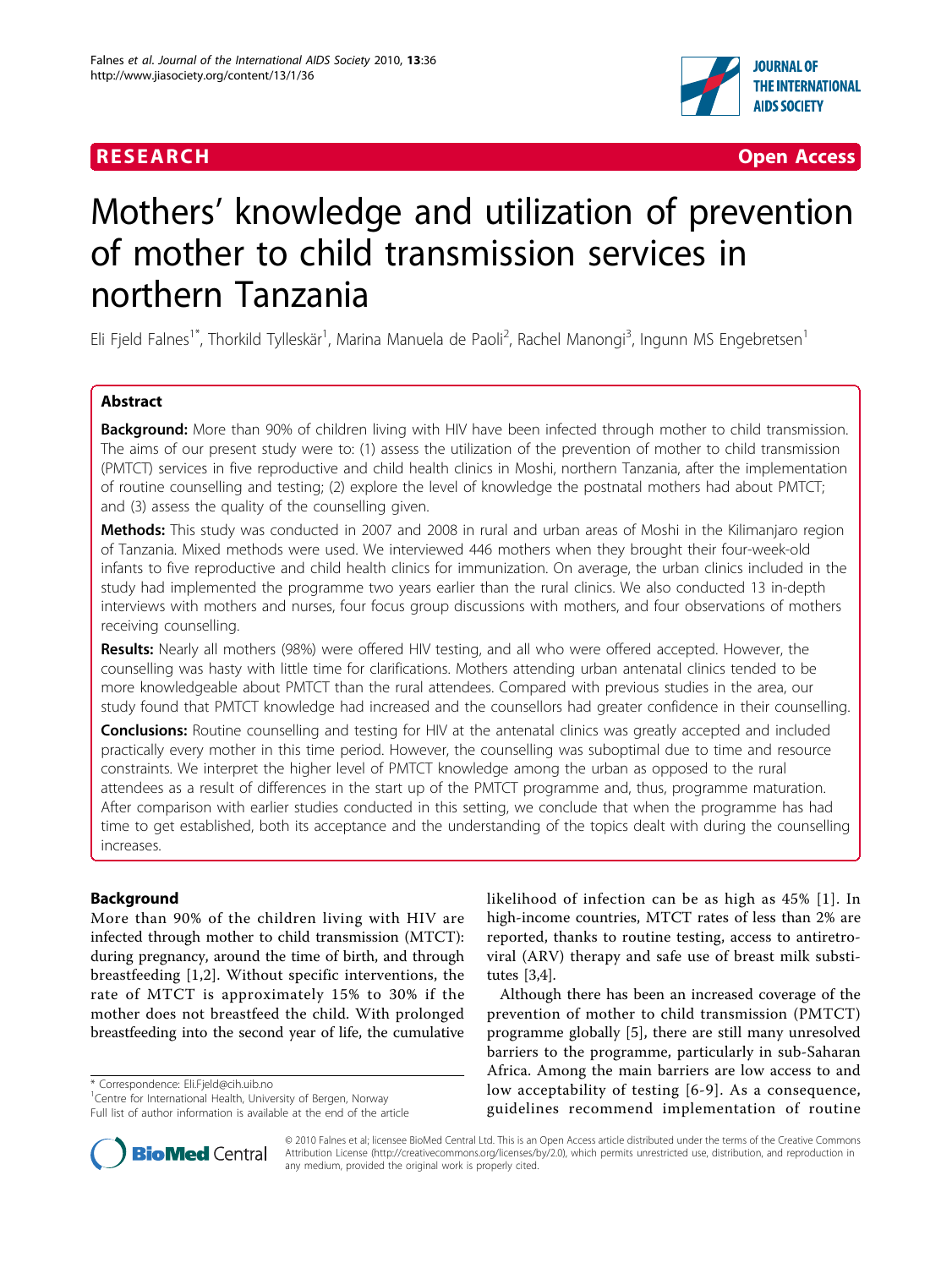counselling and testing as part of the antenatal care services [[10\]](#page-13-0). Further, several studies have documented poor quality counselling [[11](#page-13-0)-[14\]](#page-13-0) and low levels of knowledge about PMTCT among both mothers [[5,11,13](#page-13-0)-[16](#page-13-0)] and counsellors [[12](#page-13-0)]. Inadequate counselling is an important reason for mothers' lack of knowledge about PMTCT [\[11,13-15\]](#page-13-0), which may impede the use of the service [[8](#page-13-0),[11](#page-13-0),[14,15](#page-13-0)].

In Tanzania, the estimated HIV prevalence of pregnant women attending antenatal care in 2007 was 8.2% [[17](#page-13-0)]. The PMTCT programme in Tanzania was piloted in 2000 at five clinics [[18](#page-13-0)], and later expanded throughout the country; at the end of 2008, the national coverage of PMTCT was 65% [[19\]](#page-13-0). The experiences gained in the pilot phase were that there was a high acceptability of testing among pregnant women, but the voluntary opt-in strategy to counselling and testing impeded coverage [\[18\]](#page-13-0). The national PMTCT guidelines, issued in 2004 and adhered to during this study, recommend implementation of routine counselling and testing [\[20](#page-13-0)]. The infant feeding guidelines included were in accordance with the 2001 guidelines from the World Health Organization (WHO) [[21\]](#page-13-0). Updated national PMTCT guidelines were issued in 2007, and had not been implemented during this study [[22](#page-13-0)].

Before and during the pilot testing phase of PMTCT in Tanzania, four studies were conducted in the Moshi district of the Kilimanjaro region. These studies were conducted at antenatal clinics and explored the mothers' knowledge about PMTCT, their infant feeding intentions, their willingness to test for HIV, and the counsellors' perspectives on the PMTCT programme [[23-26](#page-13-0)]. We set out to explore the same topic at five of the same clinics eight years after PMTCT was introduced and in a setting where all of the clinics included in the study had implemented PMTCT with routine counselling and testing in their antenatal care.

The aims of this study were: (1) to assess the utilization of the PMTCT services, in particular HIV counselling and testing, in five reproductive and child health clinics in Moshi after the implementation of routine counselling and testing; (2) to explore the level of knowledge the postnatal mothers had about PMTCT; and (3) to assess the quality of the counselling given.

## Methods

Mixed methods were used due to the combined exploratory and descriptive research aims (Table [1](#page-2-0)). We were interested in both the mothers' utilization of the testing and counselling, as well as the experiences of the attending mothers and the employed nurse counsellors at the respective sites. By combining both quantitative and qualitative data, we aimed to cross validate the findings and to reach a greater understanding of the research aims. To achieve this, we used a concurrent triangulation design [\[27\]](#page-13-0) (Figure [1\)](#page-4-0). A cross-sectional survey was conducted concurrently with qualitative indepth interviews, focus group discussions and observations at the clinics. The qualitative data served to obtain

information from different sources, to provide a broader perspective, and to facilitate the interpretation of the quantitative data. The quantitative and qualitative data were separately analyzed and thereafter integrated during the interpretation of the results.

### Study site

This study was conducted from October 2007 to February 2008 at five governmental clinics in urban and adjacent rural areas of the Moshi district in the Kilimanjaro region in north-eastern Tanzania. HIV testing and counselling were offered on a routine basis in the antenatal care in all of the participating clinics; one of the urban clinics was part of the pilot project of the PMTCT programme in 2000; the other two urban clinics started with PMTCT in 2004, and the two rural clinics implemented the programme in June 2006.

Compared with national data, the Kilimanjaro region has a higher antenatal participation (99% vs. 94%), higher rates of women giving birth in a health facility (70% vs. 47%), a higher level of education (64.9% of the women had completed primary school vs. 50.2%), and a higher literacy rate (91.6% of the women vs. 67%) [[28](#page-13-0)]. In addition, there is higher vaccination coverage: the first dose of diphtheria, pertussis, tetanus and hepatitis B (DPT-HB) and polio immunization at four weeks of age has a coverage of 100% [\[28](#page-13-0)].

#### Quantitative study population

The sites for the data collection were the same five reproductive and child health clinics that were part of the studies eight years earlier [[23-26\]](#page-13-0). During the data collection period, every mother who came with their infant for first-dose DPT-HB and polio immunization at one of these five clinics was invited to take part in the study. The nurses working at the respective clinics had been thoroughly informed about the purpose of the study. They informed each mother about the study and inquired about her willingness to participate. Individual informed consent in the national language, Swahili, was obtained prior to each interview. In total, 450 mothers were approached, 446 (99.1%) of whom agreed to participate. Of these, 20 were excluded from the data analysis due to incomplete data; the remaining 426 were included (Figure [1\)](#page-4-0).

#### Quantitative questionnaire

The questionnaire was translated from English to Swahili by an experienced Swahili teacher, fluent in English,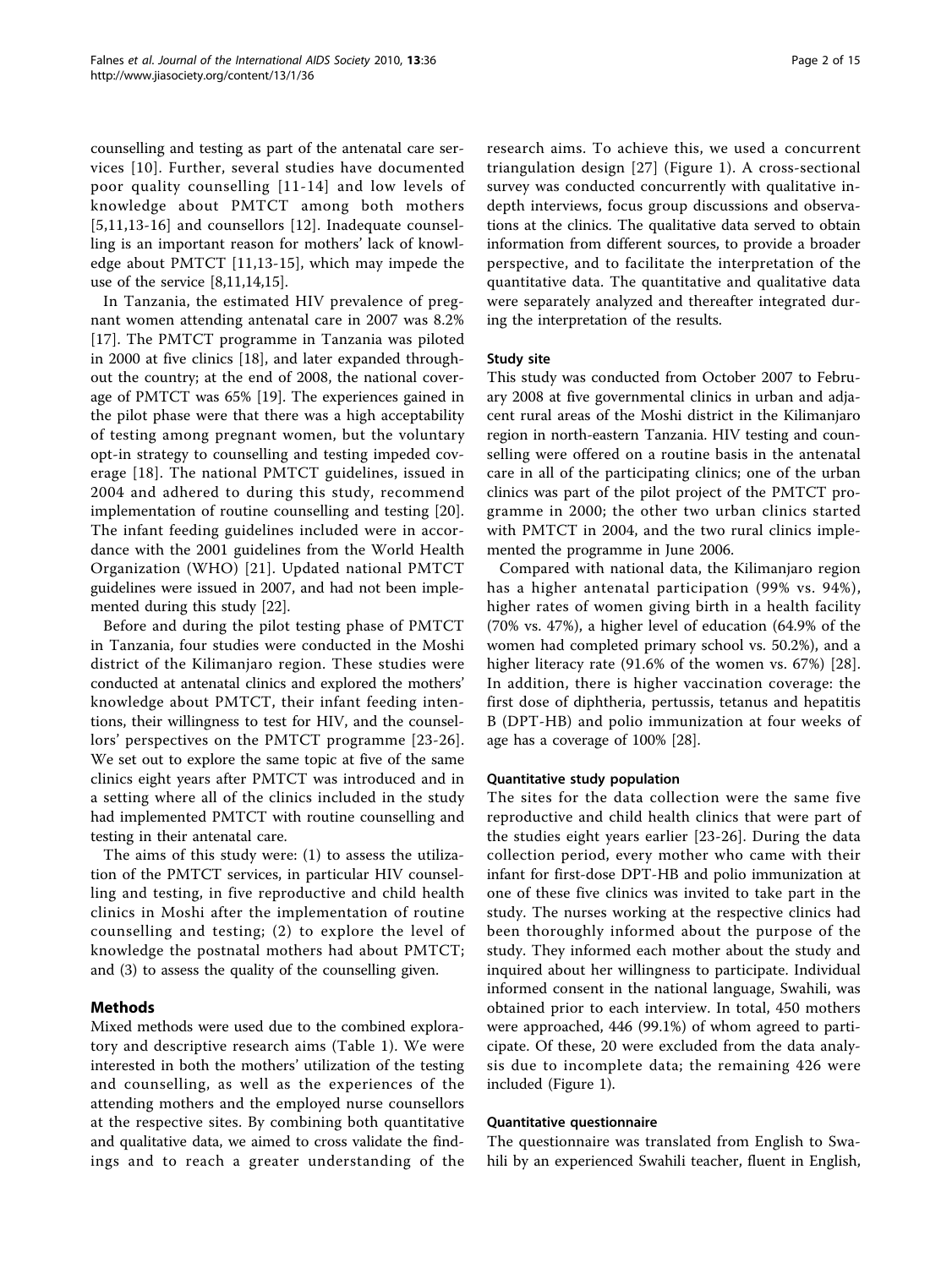| Study aim                                                                                                                                                                                                                                                 | Quantitative method                                                                                     | Qualitative method                                                                 | Mixed methods                                                                                                                                                           |
|-----------------------------------------------------------------------------------------------------------------------------------------------------------------------------------------------------------------------------------------------------------|---------------------------------------------------------------------------------------------------------|------------------------------------------------------------------------------------|-------------------------------------------------------------------------------------------------------------------------------------------------------------------------|
|                                                                                                                                                                                                                                                           | Survey of 426 postnatal<br>mothers                                                                      | 4 focus group<br>discussions with<br>mothers                                       | Concurrent triangulation: quantitative and<br>qualitative data were separately collected<br>and analysed. The methods were integrated<br>when interpreting the results. |
|                                                                                                                                                                                                                                                           |                                                                                                         | 8 in-depth interviews<br>with mothers                                              |                                                                                                                                                                         |
|                                                                                                                                                                                                                                                           |                                                                                                         | 5 in-depth interviews<br>with nurse counsellors                                    |                                                                                                                                                                         |
|                                                                                                                                                                                                                                                           |                                                                                                         | 4 observations of<br>PMTCT counsellings                                            |                                                                                                                                                                         |
| 1) Assessment of the utilization of the PMTCT Descriptive statistics:<br>services, in particular HIV counselling and<br>testing, in five reproductive and child health<br>clinics in Moshi after the implementation of<br>routine counselling and testing |                                                                                                         | Exploring the mothers':                                                            | Quantification of the utilization of the<br>PMTCT service in terms of numbers of<br>mothers counselled and tested                                                       |
| quantitative + qualitative aim                                                                                                                                                                                                                            | Frequencies of:                                                                                         | Attitudes to the<br>PMTCT programme                                                | And                                                                                                                                                                     |
|                                                                                                                                                                                                                                                           | Antenatal attendance                                                                                    | Experiences of the<br>programme                                                    | Insight into experiences and attitudes<br>to the programme among the mothers<br>and the nurse counsellors (the social<br>and subjective context)                        |
|                                                                                                                                                                                                                                                           | Received counselling                                                                                    | Barriers to the<br>utilization of the<br>programme                                 |                                                                                                                                                                         |
|                                                                                                                                                                                                                                                           | Offered test                                                                                            | Exploring the nurse<br>counsellors':                                               |                                                                                                                                                                         |
|                                                                                                                                                                                                                                                           | Tested                                                                                                  | experiences of the<br>mothers<br>acceptance and<br>utilization of the<br>programme |                                                                                                                                                                         |
|                                                                                                                                                                                                                                                           | Received results                                                                                        | perceived barriers<br>to the programme                                             |                                                                                                                                                                         |
|                                                                                                                                                                                                                                                           | Urban/rural comparison:<br>Pearson $\chi^2$                                                             |                                                                                    |                                                                                                                                                                         |
| 2) Exploring the level of knowledge the<br>mothers had about PMTCT                                                                                                                                                                                        | Descriptive statistics:                                                                                 | Exploring the mothers':                                                            | Quantification of the mother's<br>knowledge on the different questions,<br>compare groups and assess<br>associations                                                    |
| quantitative + qualitative aim                                                                                                                                                                                                                            | Frequencies of:                                                                                         | Knowledge about<br><b>PMTCT</b>                                                    | And                                                                                                                                                                     |
|                                                                                                                                                                                                                                                           | Percentage of correct<br>answers to the different<br>questions about PMTCT                              | misconceptions<br>regarding PMTCT                                                  | Validate these findings through a<br>qualitative approach                                                                                                               |
|                                                                                                                                                                                                                                                           | Urban/rural comparison:<br>Pearson $\chi^2$                                                             |                                                                                    | Reveal and explore misconceptions                                                                                                                                       |
|                                                                                                                                                                                                                                                           | Logistic regression:<br>assessment of factors<br>associated with having little<br>knowledge about PMTCT |                                                                                    |                                                                                                                                                                         |
| 3) Assessment of the quality of the<br>counselling given                                                                                                                                                                                                  | Descriptive statistics:                                                                                 | Exploring the mothers':                                                            | Quantify numbers of mothers<br>counselled                                                                                                                               |
| predominant qualitative aim                                                                                                                                                                                                                               | Frequencies of:                                                                                         | Experience of and<br>opinions about the<br>counselling<br>received                 | Indirectly measured by the level of<br>knowledge                                                                                                                        |
|                                                                                                                                                                                                                                                           | Mothers who had<br>received information on<br>HIV and infant feeding<br>counselling                     | Understanding of<br>the subjects<br>covered                                        | And                                                                                                                                                                     |

## <span id="page-2-0"></span>Table 1 Study aims and the quantitative and qualitative methods applied to answer them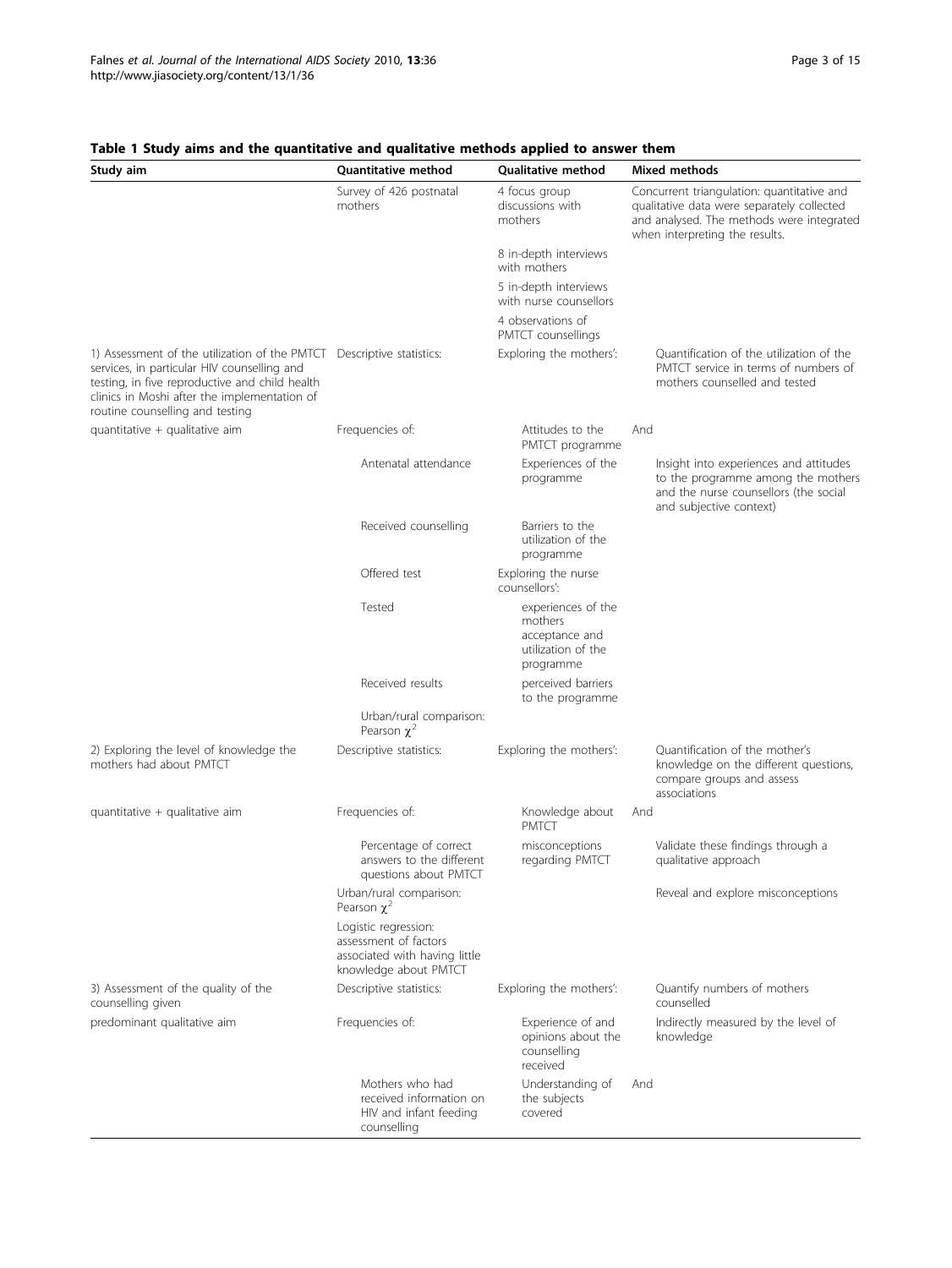|                                                                                                | $\sim$ , staa) and and the gaantitative and gaantative methods applied to answer them (committed)                           |
|------------------------------------------------------------------------------------------------|-----------------------------------------------------------------------------------------------------------------------------|
| Indirectly measured by the<br>Exploring the nurse<br>level of PMTCT knowledge<br>counsellors': | Insight into which subjects the<br>mothers were actually counselled in<br>and which were lacking                            |
| Knowledge about<br><b>PMTCT</b>                                                                | Insight into the knowledge and<br>confidence of the nurse counsellors<br>and their perceived barriers to the<br>counselling |
| Perceptions about<br>the counselling<br>given                                                  | Insight into the counselling session<br>and the communication during the<br>counselling                                     |
| Perception about<br>barriers to the<br>counselling                                             |                                                                                                                             |
| Exploration of the<br>counselling sessions:                                                    |                                                                                                                             |
| Subjects covered                                                                               |                                                                                                                             |
| Level of<br>communication<br>between<br>counsellor and<br>mother                               |                                                                                                                             |
|                                                                                                |                                                                                                                             |

Table 1 Study aims and the quantitative and qualitative methods applied to answer them (Continued)

and translated back to confirm wording and meaning. Thereafter, the questionnaire was pre-tested at the five clinics in the study and revised accordingly. Four research assistants, three of them students and the forth a retired nurse who also served as the main research assistant, conducted the interviews. Prior to the start of the study, they were familiarized with the questionnaire and trained in interview techniques by the principal investigator.

The questionnaire consisted of the following: (1) socio-demographic characteristics; (2) information on clinical attendance, birth and infant feeding; (3) PMTCT practice at the clinic (counselling and testing for HIV); and (4) knowledge about PMTCT. Information about HIV status was not collected.

#### Quantitative analysis

Data was double entered into EpiData 3.1 software <http://www.epidata.dk> and analyzed using SPSS PASW. We used descriptive statistics to assess categorical baseline characteristics. Pearson  $\chi^2$  was used to address potential differences between the urban and rural clinics in terms of population characteristics, PMTCT practice and knowledge. The dependent variable in the crude and adjusted logistic regression analysis was knowledge about PMTCT. The adjusted logistic regression analysis included all the same variables as in the crude analysis. We used the SPSS "backward conditional" command: removal was set at 0.2; and 95% confidence intervals were given.

All but one of the 17 questions about PMTCT knowledge included in our questionnaire were drawn from an already tested questionnaire [[29](#page-13-0)]. Only minor modifications to the questions were made. These 17 questions are presented in Table [2](#page-5-0). Eight of the questions were the basis for constructing a knowledge index. In two of the questions (If there are 10 HIV-infected pregnant women, how many do you think would have babies born with HIV? Would you know the number of babies that could get infected through breastfeeding out of 10 HIV-infected mothers?), one to three were classified as correct, while zero and four to 10 were classified as wrong [[1\]](#page-13-0). All other questions had the response options, "yes", "no" and "do not know"; "yes" was scored correct. Every question was weighted equally; one correct answer gave one point. Using the mean as a cut point, those who had zero to five correct answers were classified as having little knowledge about PMTCT, whereas those who had six to eight correct answers were classified as having considerable knowledge about PMTCT.

Socio-economic status was assessed by constructing an index using principal component analysis (PCA), commonly used when creating socio-economic indices in low-income settings [[30\]](#page-14-0). PCA is a "data reduction" technique that transforms a number of possibly correlated variables (here, socio-economic variables) into a smaller number of uncorrelated variables called principal components. The following background variables were included in our model: (1) the number of rooms and beds in the household and the number of people living in the household per room and per bed; (2) type of toilet, source of fuel for light and cooking; (3) assets (TV, refrigerator, sofa, cupboard, mobile phone); (4) building material (floor and walls); (5) number of chickens, goats, pigs and cows owned; and (6) use of land for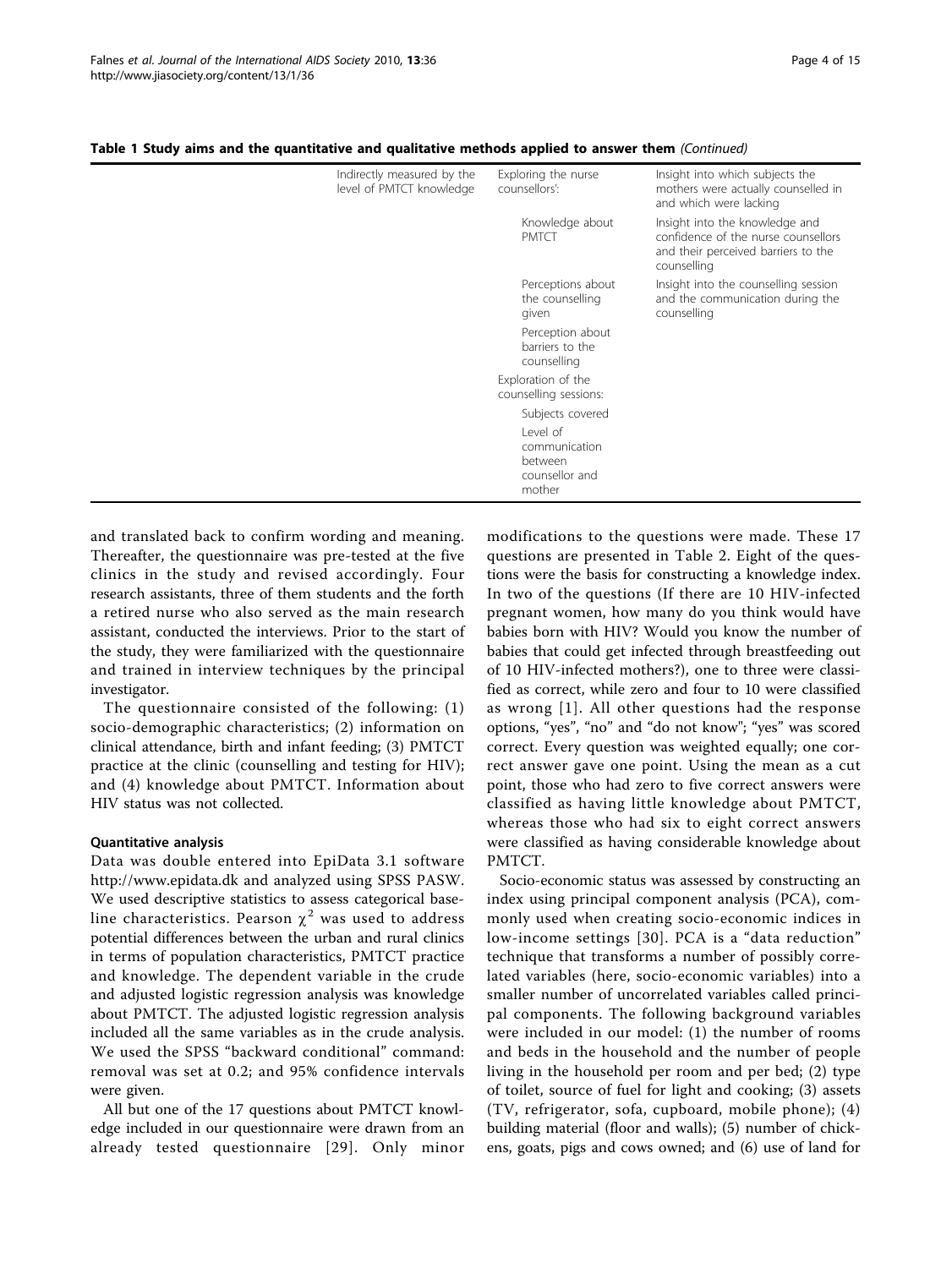<span id="page-4-0"></span>

farming, and whether the household had purchased seeds or fertilizer the previous year. The first principal component, which is expected to explain wealth, explained 44.8% of the variance in our model. Socioeconomic quintiles were constructed based on an index derived from the first component.

Among the included mothers, approximately onequarter had antenatal attendance at a clinic other than one of the recruitment clinics where they came for immunization (Figure 1). Since we were interested in antenatal practices and were unable to collect comprehensive information of all these other antenatal clinics, we did a sub-group analysis including only the participants who had antenatal attendance at one of the five recruitment clinics. In this analysis, we explored whether there were any differences in PMTCT practice and PMTCT knowledge between mothers who had antenatal attendance at the urban as opposed to the rural recruitment clinics.

#### Qualitative data

We conducted eight in-depth interviews with mothers: three with mothers coming to one of the recruitment clinics for DPT-HB and polio immunization, and five with mothers with a child less than one year old. The aim of the in-depth interviews was to elaborate on questions asked in the survey so as to gain a deeper insight and get answers not easily obtained from surveys.

In addition, we carried out four focus group discussions (FGDs) with mothers. By employing FGDs, we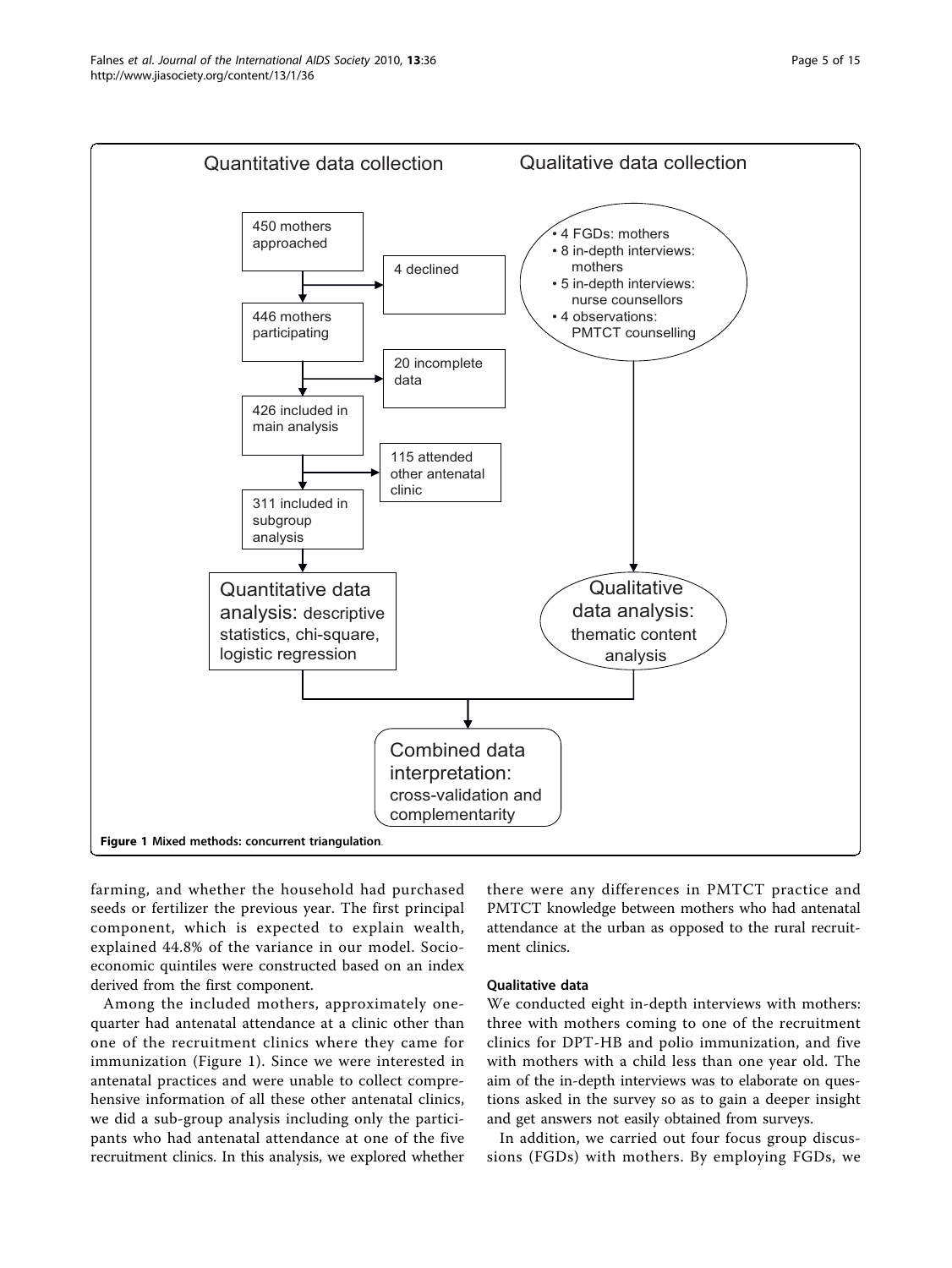| Question                                                                                                                             |                                       | All included  |                                    | Subgroup analysis <sup>5</sup> |
|--------------------------------------------------------------------------------------------------------------------------------------|---------------------------------------|---------------|------------------------------------|--------------------------------|
|                                                                                                                                      |                                       | $N = 426 (%)$ | <b>Rural clinic</b><br>$N = 78(%)$ | Urban clinic<br>$N = 233 (%)$  |
| Is it possible that both parents are positive and the newborn negative?                                                              |                                       | 363 (85.2)    | 62 (79.5)                          | 203 (87.1)                     |
| When can HIV be passed from mother to child?                                                                                         | During pregnancy                      | 262 (61.5)    | 23 (29.5)                          | 163 (70.0)***                  |
|                                                                                                                                      | During labour                         | 414 (97.2)    | 78 (100.0)                         | 229 (98.3)                     |
|                                                                                                                                      | Through<br>breastfeeding <sup>1</sup> | 425 (99.8)    | 78 (100.0)                         | 233 (100.0)                    |
|                                                                                                                                      | Sexual intercourse                    | 262(61.5)     | 19 (24.4)                          | 170 (73.0)***                  |
| If there are 10 HIV-infected pregnant women, how many babies can be<br>born with HIV?                                                | $1 - 3$                               | 78 (18.3)     | 13 (16.7)                          | 41 (17.6)                      |
| Would you know the number of babies that could get infected through<br>breastfeeding out of<br>10 HIV-infected mothers? <sup>1</sup> | $1 - 3$                               | 161 (37.8)    | 12 (15.4)                          | 109 (46.8)***                  |
| Can a mother do anything to reduce the risk of transmission to her<br>child during pregnancy?                                        |                                       | 350 (82.2)    | 60 (76.9)                          | 202 (86.7)                     |
| If yes, what can she do?                                                                                                             | Take medicine                         | 344 (80.8)    | 58 (74.4)                          | 201 (86.3)                     |
|                                                                                                                                      | Use condom                            | 232 (54.5)    | 10(12.8)                           | 161 (69.1)***                  |
| Can an HIV-infected mother do anything to reduce the risk of<br>transmission to her child<br>during the breastfeeding period?        |                                       | 305 (71.6)    | 31 (39.7)                          | 193 (82.8)***                  |
| If yes, what can she do?                                                                                                             | FBF                                   | 215(50.5)     | 14 (17.9)                          | 145 (62.2)***                  |
|                                                                                                                                      | Use condom                            | 159 (37.3)    | 2(2.6)                             | 113 (48.5)***                  |
|                                                                                                                                      | Formula milk                          | 304 (71.4)    | 31 (39.7)                          | 192 (82.4)***                  |
|                                                                                                                                      | Cow's milk                            | 303 (71.1)    | 29 (37.2)                          | 193 (82.8)***                  |
|                                                                                                                                      | Breast care                           | 261 (61.3)    | 19 (24.4)                          | 174 (74.7)***                  |
|                                                                                                                                      | Oral thrush                           | 265 (62.2)    | 18(23.1)                           | 177 (76.0)***                  |
|                                                                                                                                      |                                       |               |                                    |                                |

#### <span id="page-5-0"></span>Table 2 Percentage of correct answers to the different questions about PMTCT by type of clinic attended

 $\overline{\text{S}}$  Subgroup analysis (n = 311) of rural and urban clinic does not add up

<sup>i</sup> Included in the PMTCT knowledge index

\*\*\*  $p < 0.001$ 

aimed to make use of group interactions, which may help people to explore and clarify their views in a way that would be less accessible than in one-to-one interviews [[31](#page-14-0)]. One of the FGDs had 12 participants, while the other three FGDs each had nine participants.

The mothers coming for immunization were approached at the clinic by the main research assistant and the principal investigator and asked if they were willing to participate. The mothers included in the in-depth interviews and the FGDs were recruited in different communities in urban and rural settings of Moshi, assisted by the main research assistant's acquaintances and village leaders. The recruitment criterion was having a child less than one year. Thus, the mothers were purposively chosen on the basis of having been exposed to PMTCT activities within reasonable time.

We also carried out five in-depth interviews with nurse counsellors, one in each of the recruitment clinics. They were approached by the principal investigator and asked if they were willing to participate. Finally, we observed a total of four PMTCT pre- and post-test counselling sessions at three of the recruitment clinics. In one of the urban clinics, we were not permitted to observe the counselling sessions, while in one of the rural clinics, we did not succeed in doing so. The observations were made after having received consent from the nurse counsellor and the mother being counselled. Individual informed consent was obtained from all of the participants in the in-depth interviews and the FGDs.

A semi-structured interview guide was prepared specifically for each group of informants. Themes included were experiences of the PMTCT programme, mothers' knowledge about PMTCT, and perceived barriers to PMTCT. The mothers who came for DPT-HB and polio immunization and the nurse counsellors were interviewed at the clinics, whereas the mothers with a child less than one year old were interviewed in their private homes. The FGDs were conducted outdoors, in a private home or in a church.

 $*$  p < 0.05

<sup>\*\*</sup>  $p < 0.01$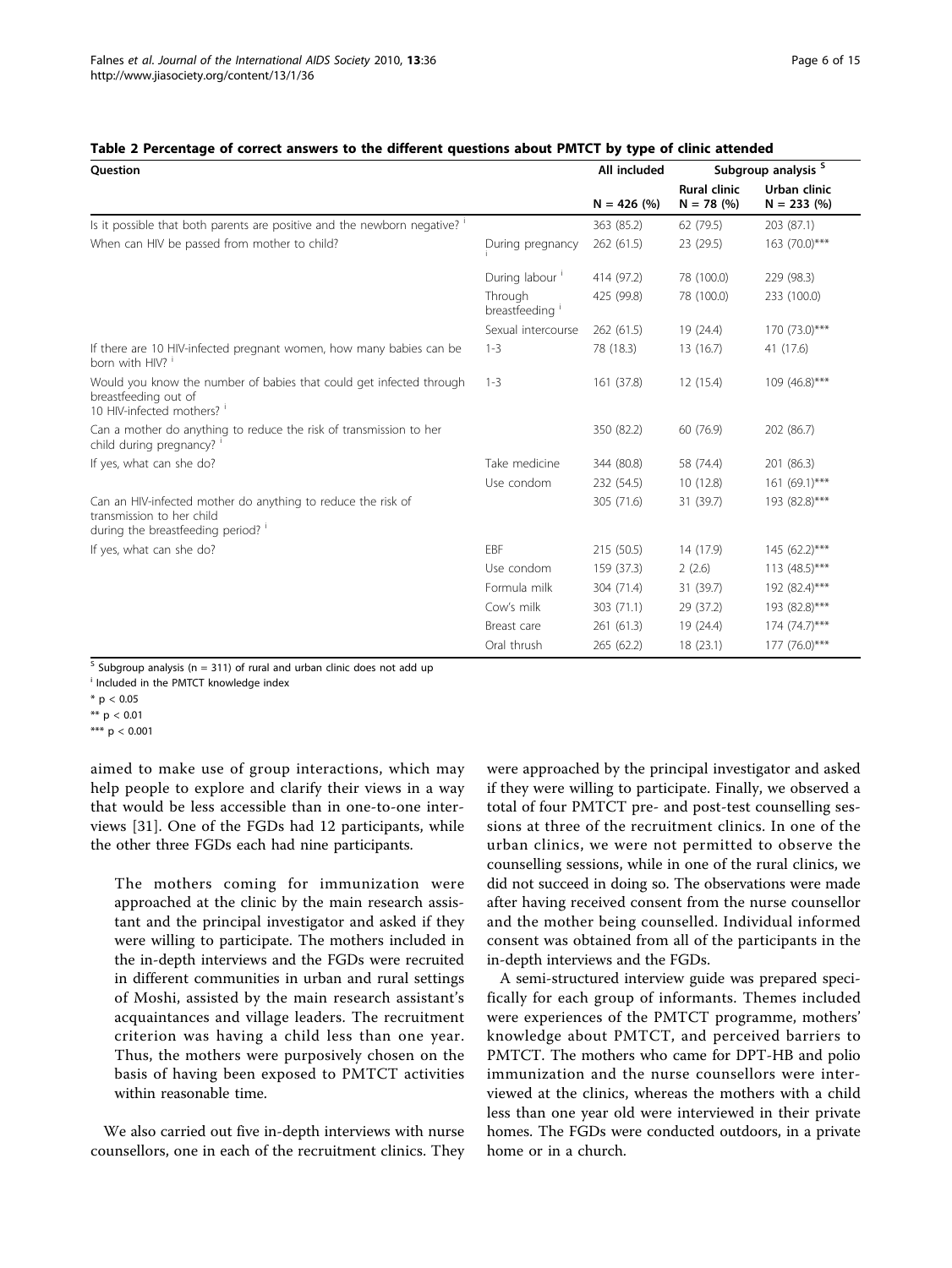All of the in-depth interviews were carried out by the principal investigator (EFF). The interviews with the nurse counsellors were performed in English, while the interviews with the mothers were performed using the main research assistant as an interpreter. She was fluent in English and Swahili, as well as the main local languages. The FGDs were moderated by a nurse working at a local HIV organization. She had training and experience in conducting FGDs. The discussions were all conducted in Swahili. The FGDs and the in-depth interviews ranged in length from 45 to 90 minutes. The in-depth interviews, the FGDs and the observations at the clinics were all tape recorded and subsequently transcribed verbatim. Interviews conducted in Swahili were then translated into English.

Qualitative data analysis was primarily performed by the principal investigator using a thematic content approach [[31](#page-14-0)]. The information in each interview was summarized and grouped according to the information categories in the semi-structured interview guides. Illustrative quotations were selected. During this process, new categories emerged and were added to the analysis, e.g., misconceptions about transmission routes.

### Ethics

The study obtained research clearance from National Institute for Medical Research Tanzania, the Tanzanian Commission for Science and Technology, the Kilimanjaro Christian Medical College Ethical Research Committee, and the Regional Committees for Medical and Health Research Ethics for Region West, Norway.

#### Results

#### Sample characteristics

The median age of the 426 mothers was 25 years, and the median age of the infants was four weeks. Nearly half of the respondents reported that they lived in rural areas (Table 3). The majority (90.1%) of the mothers were married or cohabiting. Almost half (43.7%) of the respondents were Catholic. The most common ethnic group was Chagga (62.4%). Five of the mothers had never been to school, 49.8% had completed primary school, and nearly half (44.9%) had a secondary or higher education.

The sub-group analysis included 311 (72.9%) mothers, of whom 233 (74.9%) had attended antenatal care at one of the three urban clinics included in the study and 78 (25.1%) had attended one of the two rural clinics. We found significant differences ( $p < 0.001$ ) between the mothers in the following areas: mothers who went to an urban clinic were more often Muslim, less often Chagga and usually wealthier than those who went to a rural clinic.

|  | Page 7 of 15 |  |  |  |
|--|--------------|--|--|--|
|--|--------------|--|--|--|

Table 3 Baseline characteristics of the 426 surveyed mothers by type of clinic attended

| <b>Background factor</b> | All included  |                             | Subgroup analysis <sup>S</sup> |
|--------------------------|---------------|-----------------------------|--------------------------------|
|                          | $N = 426$ (%) | Rural clinic<br>$N = 78(%)$ | Urban clinic<br>$N = 233 (%)$  |
| Residence                |               |                             |                                |
| Rural                    | 193 (45.3)    | 76 (97.4)                   | 50 (21.5)                      |
| Urban                    | 233 (54.7)    | 2(2.6)                      | 183 (78.5)***                  |
| Mothers' age, y          |               |                             |                                |
| $\leq$ = 25              | 219 (51.4)    | 45 (57.7)                   | 110 (47.2)                     |
| >25                      | 207 (48.6)    | 33 (42.3)                   | 123 (52.8)                     |
| Number of siblings       |               |                             |                                |
| 0                        | 169 (39.7)    | 34 (43.6)                   | 79 (33.9)                      |
| 1                        | 132 (31.0)    | 20(25.6)                    | 80 (34.3)                      |
| $\leq$ = 2               | 125 (29.3)    | 24 (30.8)                   | 74 (31.8)                      |
| Marital status           |               |                             |                                |
| Married/cohabiting       | 384 (90.1)    | 67 (85.9)                   | 213 (91.4)                     |
| Single/divorced/widow    | 42 (9.9)      | 11(14.1)                    | 20(8.6)                        |
| Religion                 |               |                             |                                |
| Catholic                 | 186 (43.7)    | 49 (62.8)                   | 92 (39.5)                      |
| Protestant               | 162 (38.0)    | 25(32.1)                    | 93 (39.9)                      |
| Muslim/other             | 78 (18.3)     | 4(5.1)                      | 48 (20.6)**                    |
| Ethnicity                |               |                             |                                |
| Chagga                   | 266 (62.4)    | 66 (84.6)                   | 135 (57.9)                     |
| Pare/other               | 160 (37.6)    | 12(15.4)                    | 98 (42.1)***                   |
| Education, mother        |               |                             |                                |
| $0 - 6$                  | 23 (5.4)      | 5(6.4)                      | 9(3.9)                         |
| 7                        | 212 (49.8)    | 45 (57.7)                   | 113 (48.5)                     |
| $8 - 12$                 | 146 (34.3)    | 21(26.9)                    | 83 (35.6)                      |
| $12+$                    | 45 (10.6)     | 7(9.0)                      | 28 (12.0)                      |
| Socio-economic status    |               |                             |                                |
| Bottom quintile          | 81 (19.0)     | 28 (35.9)                   | 27 (11.6)***                   |
| 2 <sup>nd</sup> quintile | 88 (20.7)     | 22(28.2)                    | 41 (17.6)                      |
| 3 <sup>rd</sup> quintile | 94 (22.1)     | 17(21.8)                    | 56 (24.0)                      |
| 4 <sup>th</sup> quintile | 65 (15.3)     | 8(10.3)                     | 41 (17.6)                      |
| Top quintile             | 98 (23.0)     | 3(3.8)                      | 68 (29.2)                      |

 $S$  Subgroup analysis (n = 311) of rural and urban clinic does not add up

 $*$  p < 0.05

\*\*  $p < 0.01$ 

\*\*\*  $p < 0.001$ 

### Antenatal clinical attendance

All the 426 mothers had attended the antenatal clinic during their most recent pregnancy. The median number of visits was four (range 1-10). Relatively few mothers (17.8%) reported visiting the antenatal clinic during their first trimesters; the majority (69.0%) presented themselves during their second trimesters. The vast majority of the mothers (85.7%) had given birth at a hospital, a small minority (13.1%) at a health post, and only 1.2% at home or during transport.

In the sub-group analysis, we found that the rural antenatal attendees were more likely to present themselves at the antenatal clinic as late as in the third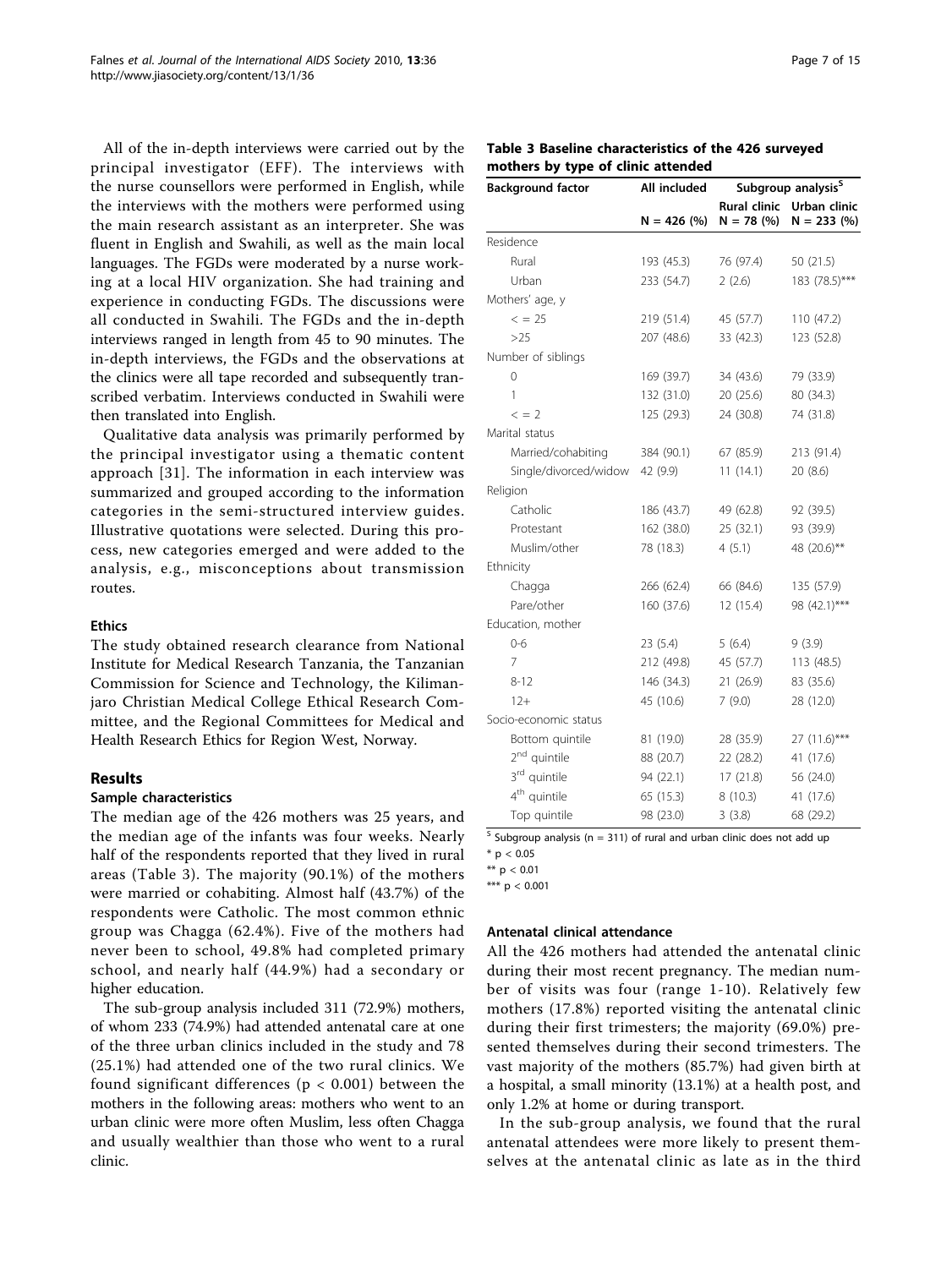<span id="page-7-0"></span>trimester (29.5%) than the urban attendees (8.2%)  $(p < 0.001)$ .

#### Routine counselling and testing

The majority of the 426 mothers were familiar with the PMTCT programme at the antenatal clinics (Table 4). Information about HIV had been given to nearly all mothers (94.6%) during antenatal care, and two-thirds (65.5%) reported having received infant feeding counselling. There was an almost complete coverage of HIV testing: 97.7% of the mothers had been offered an HIV test, all of them had accepted being tested, and only one of them had not received her results.

In the sub-group analysis, we did not find any significant ( $p < 0.05$ ) difference between the urban and rural antenatal attendees with regards to PMTCT practices, i. e., receiving counselling and testing (Table 4).

The qualitative data generally confirmed the quantitative findings. The mothers had a favourable view of the PMTCT programme at the clinics and were informed about its content. They seemed to be aware that testing for HIV was part of the antenatal service before arriving at the clinics, and the majority stated that they had discussed it with their partners before attending. Testing was perceived as purely beneficial, both in terms of knowing their own health status and being able to protect their children from infection. No objections to testing were raised by the mothers who were interviewed. The nurse counsellors focused on each mother's opportunity to reject testing, but had never experienced a mother refusing to be tested for HIV. According to the nurses, the mothers were prepared to test when they arrived at the antenatal clinics. Further, the nurse counsellors explained the high acceptability with the fact that the mothers were aware of the benefits that an HIVinfected mother would receive:

Table 4 PMTCT practice of the 428 surveyed mothers by type of clinic attended

| Practice                               | All<br>included  | Subgroup analysis <sup>5</sup>     |                                     |  |
|----------------------------------------|------------------|------------------------------------|-------------------------------------|--|
|                                        | $N = 426$<br>(%) | Rural<br>clinic<br>$N = 78$<br>(%) | Urban<br>clinic<br>$N = 233$<br>(%) |  |
| Heard about PMTCT<br>programme         | 394 (92.5)       | 71 (91.0)                          | 221 (94.8)                          |  |
| Received infant feeding<br>counselling | 279 (65.5)       | 47 (60.3)                          | 169 (72.5)                          |  |
| Received information about HIV         | 403 (94.6)       | 75 (96.2)                          | 226 (97.0)                          |  |
| Offered HIV test                       | 416 (97.7)       | 78 (100.0)                         | 232 (99.6)                          |  |
| Did test                               | 416 (97.7)       | 78 (100.0)                         | 232 (99.6)                          |  |
| Received results                       | 415 (97.4)       | 78 (100.0)                         | 231 (99.1)                          |  |

 $S$  Subgroup analysis (n = 311) of rural and urban clinic does not add up

 $*$  p < 0.05

The mothers agree to be tested because they know that after they have been tested and found to be HIVinfected, they will get drugs to prevent the infection from mother to the foetus. (Nurse counsellor # 3, rural)

Most clinics had group information about PMTCT for the antenatal mothers, followed by individual pre- and post-test counselling. Although the nurse counsellors seemed knowledgeable in PMTCT, several of the mothers stated that they had received insufficient information during the counselling. During the observations of the PMTCT counselling, we noticed that two of the nurse counsellors gave cursory counselling. In the other two observations, the mothers were given comprehensive information, covering the main areas of PMTCT, except for infant feeding. Due to time constraints, the information was given hastily and the mothers had little opportunity to interrupt with questions if they did not understand. The nurse counsellors were well aware of this potential quality constraint:

We have a lot of clients and few nurses, so the counselling will sometimes not be quite good. (Nurse counsellor # 4, urban)

During the interviews with the nurse counsellors and the observations of the PMTCT counsellings, we did not find any differences between the urban and rural antenatal clinics in the quality of the counselling being provided.

#### PMTCT knowledge

The 426 mothers were well informed of the risk of MTCT of HIV through breastfeeding (99.8%) and during labour (97.2%), but only 61.5% knew that it could be transmitted during pregnancy (Table [2\)](#page-5-0). In general, the mothers overestimated the risk of infection. The majority of the mothers knew that it was possible to reduce the risk of transmission during pregnancy (82.2%) and the breastfeeding period (71.6%). However, knowledge of the preventive effect of condoms had not reached all the mothers; 54.5% confirmed it as a preventive during pregnancy and 37.3% during the breastfeeding period. Further, only half of the mothers knew that exclusive breastfeeding would reduce the risk of transmission during the breastfeeding period.

There were significant differences ( $p < 0.05$ ) between the mothers attending antenatal care at the rural and the urban clinics: the urban attendees were more knowledgeable in nearly all subjects. Overall, the median number of correct answers was 12 out of 17. The urban attendees had a median score of 14 and the rural attendees had a median score of 5.5. The knowledge index had a Cronbach's alpha of 0.598. The median number of correct answers to the eight questions included in the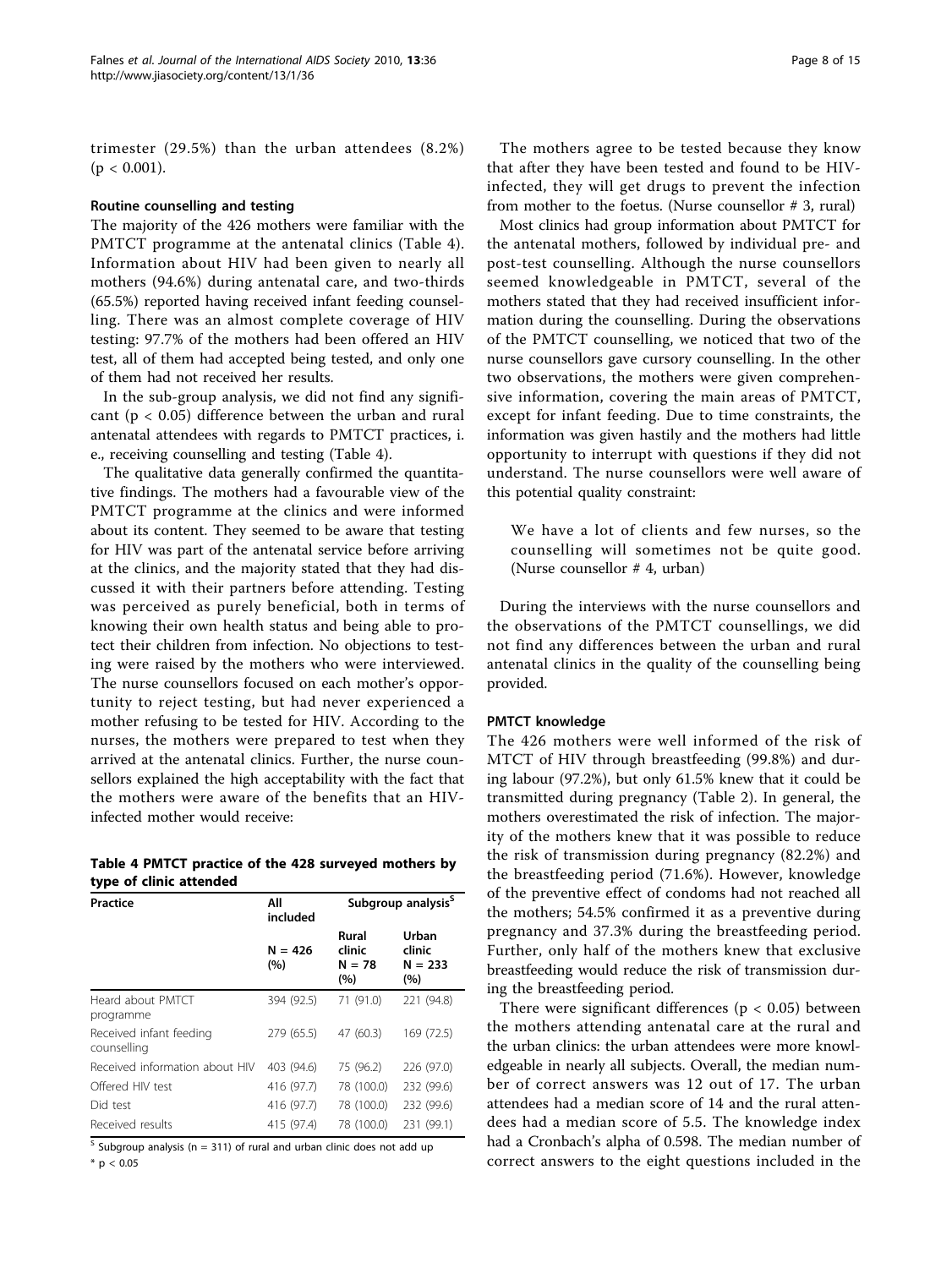knowledge index was six for the urban attendees and four for the rural attendees (Figure 2). Thus, 35.2% of the urban attendees and 70.5% of the rural attendees were classified as having low knowledge scores.

In the adjusted logistic regression analysis, the following factors were associated with having little knowledge about PMTCT (Table [5\)](#page-9-0): (1) the mother was older than age 25; (2) the infant had none or more than one sibling; (3) the mother was non-Christian; (4) the mother presented herself at the antenatal clinic late in the pregnancy; (5) the mother had not received infant feeding counselling; and (6) the mother had attended a rural antenatal clinic.

As in the quantitative findings, the mothers in the indepth interviews and the FGDs generally knew about the main transmission routes, but tended to overestimate the risk of transmission, especially through breastfeeding. There was a common misconception among the mothers that the infant was protected in the uterus, and thus could not be infected:

The baby has security in the uterus. (Participant FGD # 2, rural)

Overall, the mothers in the qualitative interviews tended to be knowledgeable about the use of condoms as a preventive measure during both pregnancy and the breastfeeding period. However, several expressed doubts as to whether their partner would accept using condoms, as illustrated in one of the observed PMTCT counselling sessions:



You should also encourage your partner to test for HIV. If you tell him to use condoms during your window period until he has also taken the test, will he agree? (Urban nurse counsellor, observation # 1) No ... [laughter] he would say I am disrespecting him. (Mother being counselled)

We did not find a difference in the level of knowledge about PMTCT between the urban and the rural mothers in the qualitative interviews.

#### Infant feeding counselling

During the observed PMTCT counselling sessions, none of the nurse counsellors talked about infant feeding. Infant feeding counselling appeared to be a priority only for mothers who were HIV infected. The infant feeding options that the nurse counsellors stated that they gave to HIV-infected mothers were in accordance with the 2001 guidelines from WHO [[21\]](#page-13-0), namely: exclusive breastfeeding (EBF) for three to six months, formula or cow's milk. Several of the nurse counsellors stated that replacement feeding was a safer option than EBF and did not acknowledge the beneficial effects of EBF in preventing malnutrition and diarrhoea.

However, according to their experience, the majority of the mothers opted for EBF due to their financial situation. In general, the nurse counsellors believed that to exclusively breastfeed for three to four months was more feasible than the recommended six months, and several recommended this duration in the counselling:

Most HIV-infected mothers choose to exclusively breastfeed up to three months, because feeding formula from birth will be too expensive. Even at three months not all can afford to buy milk. (Nurse counsellor # 4, urban)

In the quantitative survey, the mothers were asked the hypothetical question: how would they have fed their infants if they were HIV infected? Half of the mothers (49.5%) stated that they would have given cow's milk, 27.2% would have given formula milk, and 21.8% would have practiced EBF. There was a significant difference (p < 0.001) between the mothers attending the rural and the urban antenatal clinics: the rural attendees were more inclined to give cow's milk (74.4%) and the urban attendees more inclined to give formula milk (32.2%) and to practice EBF (26.6%). The mother's choice of infant feeding if she had been HIV infected was strongly associated with her PMTCT knowledge (p < 0.001). Mothers who would have opted for cow's milk were more likely (60.8%) to have little knowledge about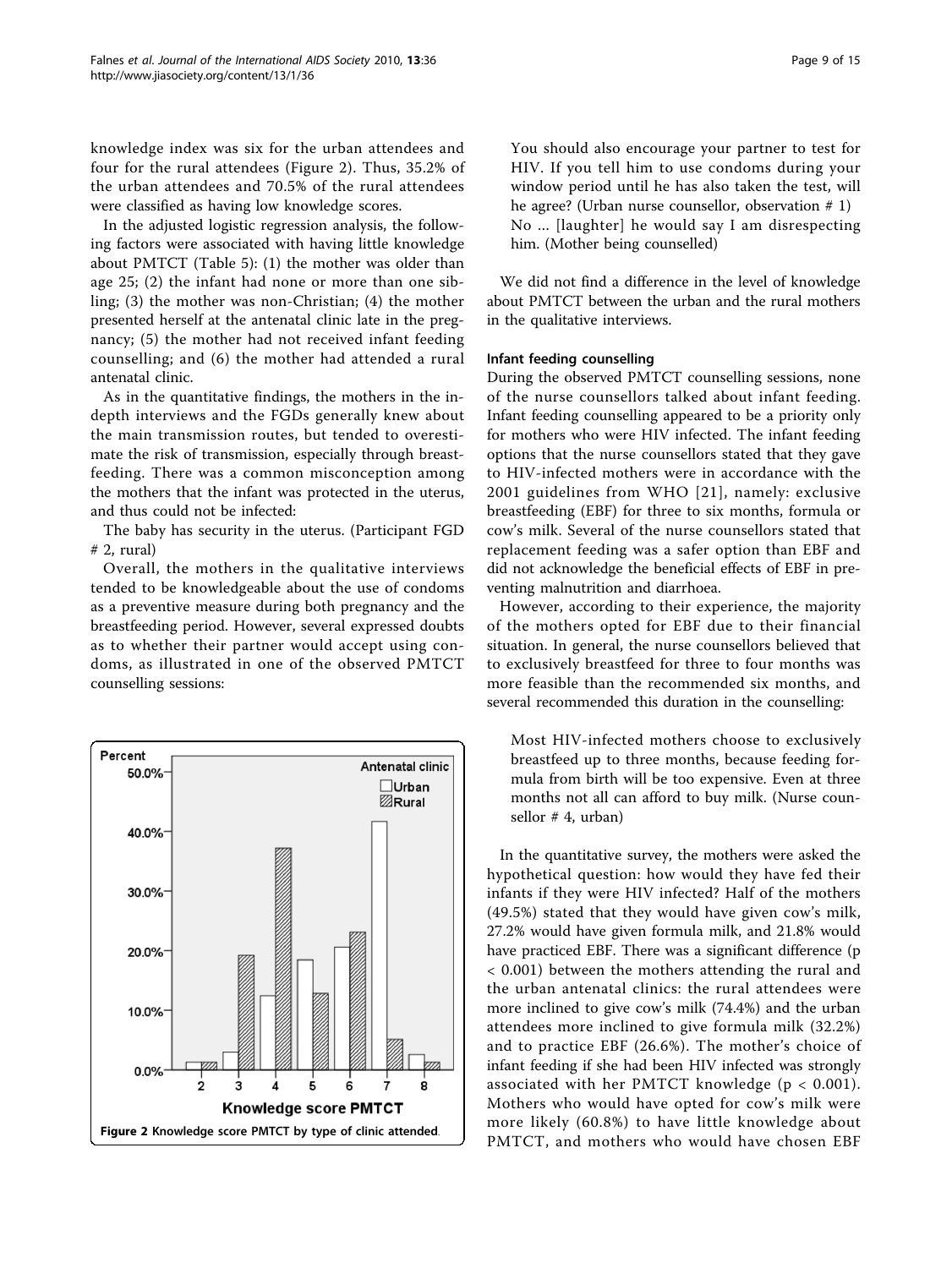| <b>Background factor</b>                              | $N = 426$ (%) | Little knowledge OR (95% CI) |                                  | AOR (95% CI)            |
|-------------------------------------------------------|---------------|------------------------------|----------------------------------|-------------------------|
|                                                       |               | PMTCT N (%)                  |                                  |                         |
| Mothers' age, y                                       |               |                              |                                  |                         |
| $<$ = 25                                              | 219 (51.4)    | 89 (40.6) 1                  |                                  | 1                       |
| $>25$                                                 | 207 (48.6)    |                              | 102 (49.3) 1.419 (0.967-2.082)   | 1.842 (1.119-3.032)*    |
| Number of siblings                                    |               |                              |                                  |                         |
| $\circ$                                               | 169 (39.7)    | 85 (50.3) 1                  |                                  | $\mathbf{1}$            |
| $\mathbf{1}$                                          | 132 (31.0)    |                              | 43 (32.6) 0.477 (0.298-0.766)**  | $0.454$ (0.266-0.776)** |
| $\leq$ = 2                                            | 125 (29.3)    |                              | 63 (50.4) 1.004 (0.632-1.595)    | $0.654$ $(0.358-1.193)$ |
| Marital status                                        |               |                              |                                  |                         |
| Married/cohabiting                                    | 384 (90.1)    | 169 (44.0) 1                 |                                  |                         |
| Single/divorced/widow                                 | 42 (9.9)      |                              | 22 (52.4) 1.399 (0.739-2.649)    |                         |
| Religion                                              |               |                              |                                  |                         |
| Christian                                             | 350 (81.7)    | $150(43.1)$ 1                |                                  | 1                       |
| Muslim/other                                          | 78 (18.3)     |                              | 41 (52.6) 1.463 (0.894-2.394)    | 1.725 (1.006-2.956)*    |
| Ethnicity                                             |               |                              |                                  |                         |
| Chagga                                                | 266 (62.4)    | $127(47.7)$ 1                |                                  |                         |
| Pare/other                                            | 160 (37.6)    |                              | 64 (40.0) 0.730 (0.490-1.086)    |                         |
| Education, y                                          |               |                              |                                  |                         |
| $0 - 7$                                               | 235 (55.2)    | 105 (44.7) 1                 |                                  |                         |
| $8+$                                                  | 191 (44.8)    |                              | 86 (45.0) 1.014 (0.691-1.489)    |                         |
| Socio-economic status                                 |               |                              |                                  |                         |
| Lowest 60%                                            | 263 (61.7)    | 131 (49.8) 1                 |                                  |                         |
| Highest 40%                                           | 163 (38.3)    |                              | 60 (36.8) 0.587 (0.394-0.875)**  |                         |
| Antenatal clinic                                      |               |                              |                                  |                         |
| Rural                                                 | 78 (18.3)     | 55 (70.5) 1                  |                                  | $\mathbf{1}$            |
| Urban                                                 | 233 (54.7)    |                              | 82 (35.2) 0.227 (0.130-0.396)*** | 0.232 (0.127-0.425)***  |
| Other                                                 | 115 (27.0)    |                              | 54 (47.0) 0.370 (0.201-0.681)**  | 0.298 (0.153-0.578)***  |
| First visit antenatal                                 |               |                              |                                  |                         |
| Early (1 <sup>st</sup> and 2 <sup>nd</sup> trimester) | 370 (86.9)    | 153 (41.4) 1                 |                                  | $\mathbf{1}$            |
| Late $(3rd$ trimester)                                | 56 (13.1)     |                              | 38 (67.9) 2.994 (1.647-5.444)*** | 2.154 (1.111-4.177)*    |
| Number antenatal visits                               |               |                              |                                  |                         |
| $1 - 2$                                               | 52 (12.2)     | $27(51.9)$ 1                 |                                  |                         |
| $3+$                                                  | 374 (87.8)    |                              | 164 (43.9) 0.723 (0.404-1.293)   |                         |
| Received infant feeding counselling                   |               |                              |                                  |                         |
| Yes                                                   | 279 (65.5)    | $100(35.8)$ 1                |                                  | 1                       |
| <b>No</b>                                             | 149 (34.5)    |                              | 91 (61.9) 2.909 (1.924-4.397)*** | 2.303 (1.467-3.616)***  |
| Received HIV information                              |               |                              |                                  |                         |
| Yes                                                   | 403 (94.6)    | 175 (43.4) 1                 |                                  | 1                       |
| No                                                    | 25(5.4)       |                              | 16 (69.6) 2.978 (1.119-7.396)*   | 1.991 (0.738-5.372)     |

## <span id="page-9-0"></span>Table 5 Odds ratio of little knowledge about PMTCT for all the 426 surveyed mothers

 $*$  p < 0.05 \*\*  $p < 0.01$ 

\*\*\* p < 0.001

were less likely (10.8%) to have little knowledge about PMTCT.

The majority of the mothers in the in-depth interviews and the FGDs seemed confused about how HIV-infected mothers should feed their infants. Many questioned the safety of breastfeeding and stated that they would not have breastfed due to the risk of infecting the child:

I will ask a neighbour for cow's milk and boil it rather than use my own milk to avoid the risk of infection. (Participant FGD # 1, urban)

I heard that if you are HIV infected and you breastfeed your baby, your baby will be infected as well, so how can you breastfeed? (Participant FGD # 2, rural)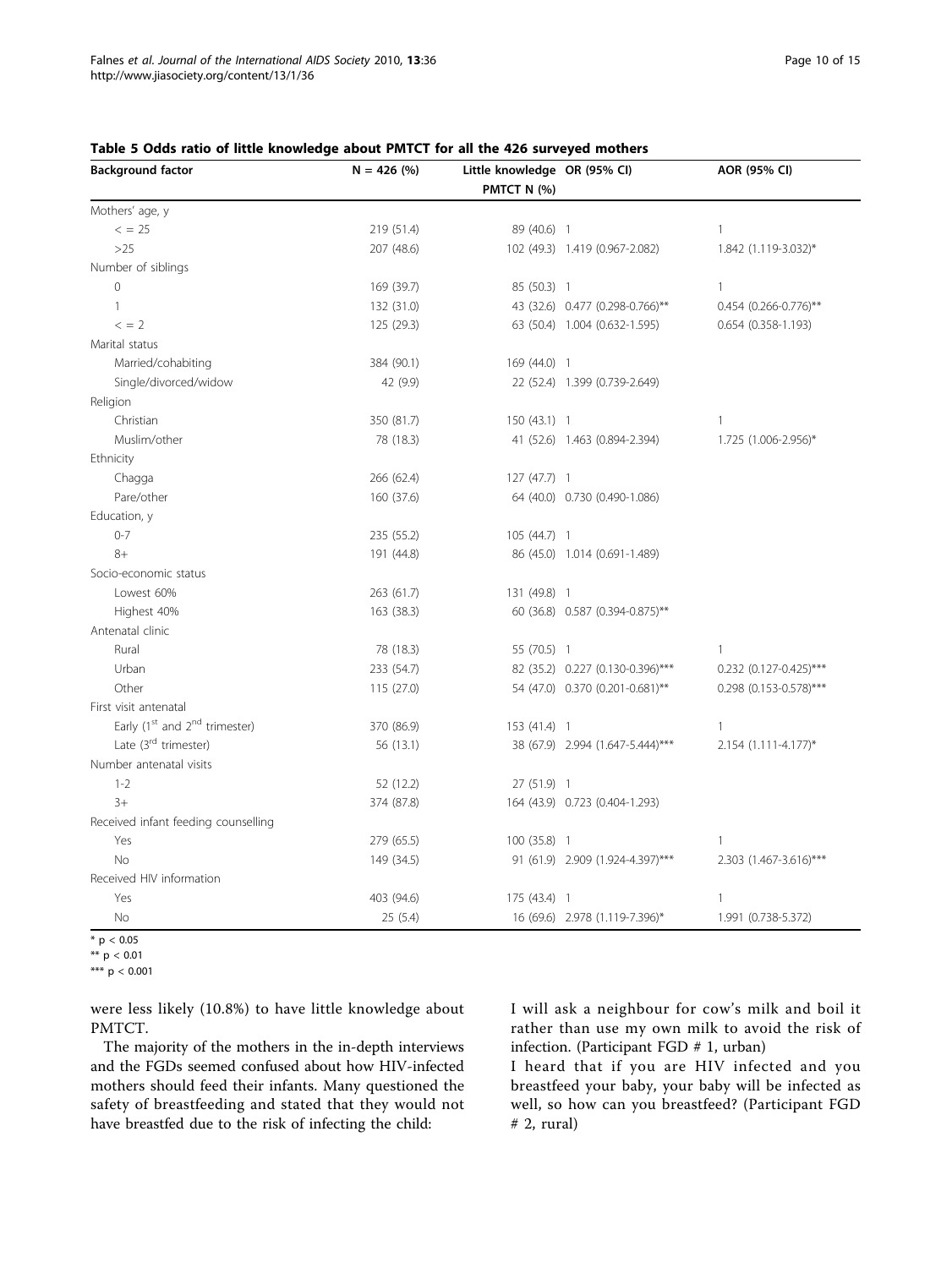At the same time, several mothers showed notable knowledge about the protective advantages of EBF and how to reduce the risk of transmission through breast milk:

I would breastfeed the baby for six months without giving anything. The first breast milk is very important to the baby. If you stop, you can never give breast milk again, because if you give alternatives, it will make bruises in the colon which will lead to transmission if it is mixed with breast milk. (Participant FGD # 3, rural)

Make sure she (the HIV-infected mother) has no wounds on her breasts and the baby should not have ulcers in his mouth. (Participant FGD # 4, urban)

### **Discussion**

In this study in the Kilimanjaro region in Tanzania of urban and rural mothers who had recently been through the PMTCT programme with routine counselling and testing coming for postnatal follow up, we noticed the following: (1) routine counselling and testing was greatly accepted, and nearly all of the mothers had tested for HIV; (2) overall, the mothers were knowledgeable about PMTCT; (3) there were large differences in the PMTCT knowledge of the rural and urban antenatal clinic attendees; (4) the nurse counsellors were generally knowledgeable about PMTCT and had confidence in their own counselling; and (5) the counselling was usually hasty with little time for clarification.

Compared with the previous studies conducted eight years earlier [[23](#page-13-0)-[26\]](#page-13-0), we found an impressive improvement in the testing rate, the mothers' PMTCT knowledge and the nurse counsellors' confidence in their own counselling.

#### High acceptance of routine counselling and testing

In our study, we found 100% acceptance of HIV testing among the antenatal mothers. In the report from the pilot of the PMTCT programme in Tanzania [[18](#page-13-0)], the voluntary opt-in strategy was identified as a barrier to the testing rates, and in the previous study, only 7% of the pregnant women had tested for HIV [[23\]](#page-13-0). Thus, it seems that the implementation of routine counselling and testing has increased the numbers of mothers testing, as has been demonstrated before [\[32-35](#page-14-0)].

It has been suggested that routine counselling and testing increase the acceptance of testing due to a view of it being a part of the "standard of care" offered to all antenatal attendees [\[32](#page-14-0)], thus reducing the stigma associated with testing [[35\]](#page-14-0). The acceptance of the testing in our population may also have been facilitated by the widespread knowledge of the benefits of taking part in the PMTCT programme [[32\]](#page-14-0). Furthermore, a mother's prior awareness of testing for HIV being a part of the routine antenatal care seemed to have given her time to discuss it with her partner and prepare for the test before arriving at the clinic.

#### Increased PMTCT knowledge

It is difficult to compare the level of knowledge in our study with the level found in other studies because different questions were used. We may have documented a higher overall level of PMTCT knowledge than that found in many previous studies [[5](#page-13-0),[11](#page-13-0),[13](#page-13-0)-[16\]](#page-13-0), and we claim to see an improvement compared with the studies conducted eight years ago [\[23](#page-13-0)]. We interpret this as a result of programme maturation; namely, that the testing rates, the acceptance of the programme and the general knowledge among the participants tend to increase when the programme has had time to get established. Further, these components of the programme are likely to reinforce each other as part of the maturation process.

We did not find any link between levels of education of the mothers and knowledge of PMTCT, which may be due to the generally high and equal level of education in this region. Nor did we find different levels of knowledge among mothers who reported having received HIV information and those who had not, which is probably because nearly all of them had received this information.

In both the quantitative and the qualitative data, we found three main areas where the mothers seemed to have insufficient knowledge about PMTCT: (1) the possibility of MTCT during pregnancy; (2) the protective effect of condom use during pregnancy and the breastfeeding period; and (3) the infant feeding method that is recommended for an HIV-infected mother.

We are unable to explain why so many mothers seemed to be unaware of the risk of transmission during pregnancy. In the previous study eight years ago [\[23](#page-13-0)], a much larger percentage (90%) of the mothers were aware of this transmission route. From our qualitative findings, information about this transmission route was given in the counselling; still, many mothers had the misconception that the infant was protected in the uterus. This erroneous belief needs to be addressed and corrected in counselling.

The mothers' apparent lack of knowledge about the importance of condom use during pregnancy and the breastfeeding period may be due to their misinterpretation of the questions (Table [2\)](#page-5-0). The questions address knowledge about avoidance of the primary infection of the mother and avoidance of re-infection of the mother, both of which increase the risk of infecting the child. Furthermore, the use of condoms is a sensitive taboo issue, which may have made it difficult for the mothers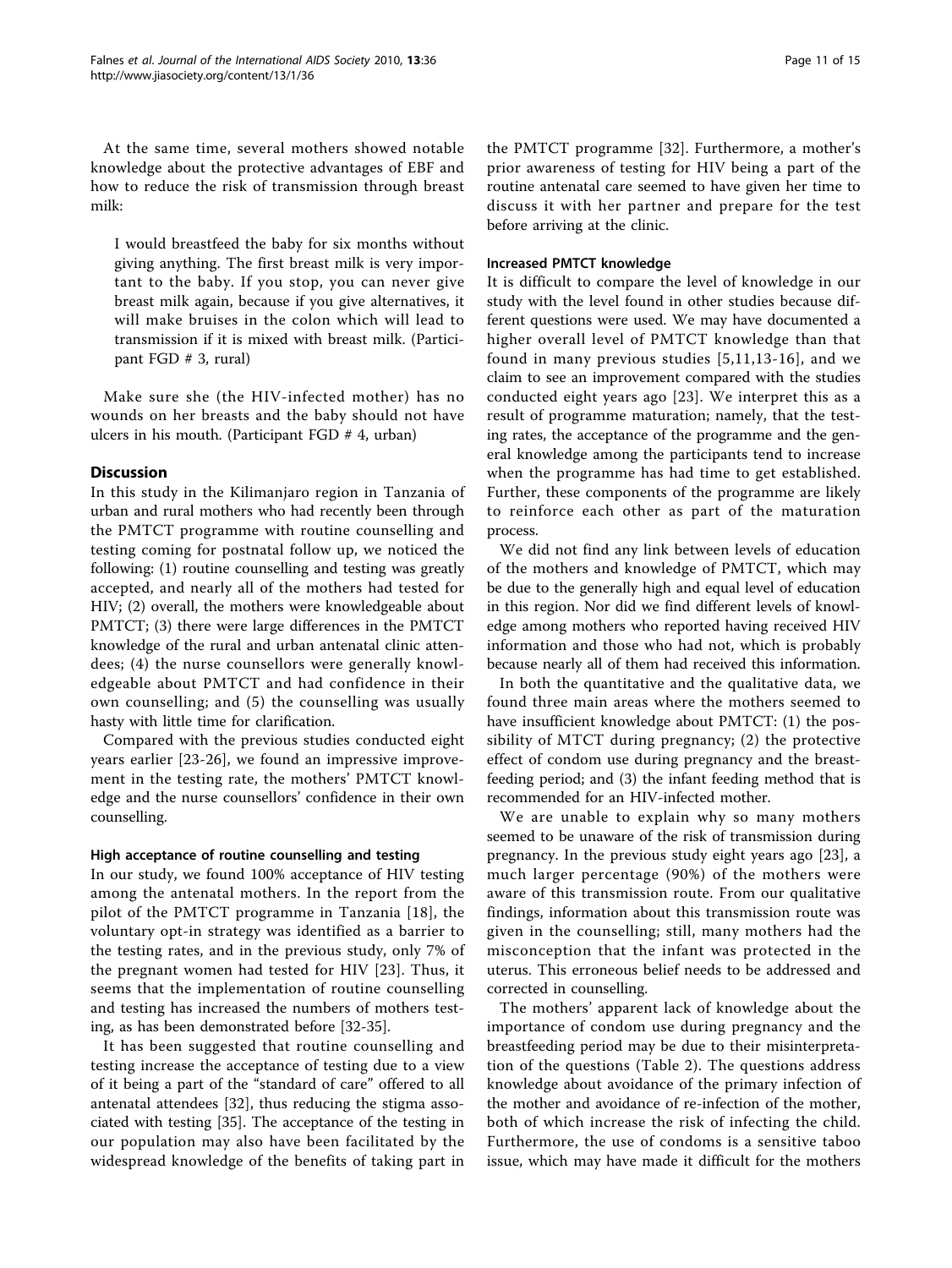to properly answer these questions. In addition, the lack of knowledge may be rooted in the complexity of the issue, implying that the mothers had not fully understood the counselling they received. Thus, it is important that this issue be properly explained during the counselling. One final explanation for the apparent lack of knowledge about condoms may be that the mothers were not empowered to request that their partners use condoms, and condom use was therefore regarded as unattainable. This illustrates the importance of including partners in the PMTCT programme.

## Knowledge gap between mothers attending urban and rural clinics

There were major differences in the PMTCT knowledge of the mothers attending the urban and rural antenatal clinics. Among the factors that were associated with having little knowledge about PMTCT in the adjusted regression analysis (Table [5\)](#page-9-0) was that a larger proportion of the rural attendees presented themselves at the antenatal clinics in their third trimesters compared with the urban attendees. This may explain part of the observed knowledge gap.

In the adjusted analysis, being non-Christian was associated with having less knowledge. However, non-Christians were barely represented in the rural group and thus cannot explain the difference in knowledge between the groups. Further, given that we found that the rural and urban antenatal attendees received similar PMTCT services (Table [4](#page-7-0)), this does not seem to explain the observed knowledge gap. However, there might be differences in the quality of the counselling received. But the qualitative interviews with the nurse counsellors and the observation of PMTCT practices at both the rural and the urban clinics suggested that the counselling received by the mothers attending the rural clinics was not of inferior quality.

There are many other factors, which are outside the scope of this study, which also could have explained the differences observed, like exposure to other HIV-related education programmes. What we know is that the PMTCT programme was implemented on average two years earlier in the urban clinics than in the rural ones. This may suggest that the differences observed in the PMTCT knowledge of rural and urban mothers could be due to the difference in the maturation of the PMTCT programme: the knowledge had had more time to get established in the population.

However, the observed knowledge gap in the quantitative data between the urban and rural mothers was not found in the qualitative data. There could be several explanations for this. One is that the quantitative data might capture a trend not seen at the individual level. Further, the divergence between the methodologies and the way knowledge was measured may have influenced the difference in results. The qualitative instrument allowed a deeper understanding of the mothers' actual knowledge than the quantitative, more rapid assessments. This illustrates the usefulness of mixing methods that force us to present diverging results.

## The difficult infant feeding counselling

The counselling that the nurse counsellors said they gave to HIV-infected mothers had not been updated to the 2006 WHO infant feeding guidelines [[36](#page-14-0)], which give EBF a stronger stand. Cow's milk was still designated as an infant feeding option, and the recommended duration of EBF was often too short, which is not in accordance with recent knowledge. In two former studies in the Kilimanjaro region, nurse counsellors reported that they had very limited opportunities to keep themselves updated [[24,](#page-13-0)[37\]](#page-14-0), which seems to still be the case.

Most nurse counsellors seemed to perceive the risk of HIV transmission through breastfeeding as a greater threat than the risk of malnutrition and diarrhoea if the infant was not breastfed. Nevertheless, the majority of the nurse counsellors considered EBF the best option for most HIV-infected mothers because of their financial situations. Previous studies in the Kilimanjaro region indicated that the nurse counsellors did not have confidence in their own professional knowledge about infant feeding practices for HIV-infected mothers [\[24](#page-13-0),[37\]](#page-14-0) and that most of them questioned EBF as a safe alternative [[24,](#page-13-0)[37,38\]](#page-14-0). Thus, both the nurse counsellors' confidence in their knowledge and their attitudes to EBF for HIVinfected mothers seemed to have improved. The fact that there is a lower risk of HIV transmission with EBF than with mixed feeding was a new and unconfirmed finding eight years ago [[39](#page-14-0)], and this may explain part of these differences.

The minority of mothers, who said they would have opted for EBF if, hypothetically, they were HIV-infected, were less likely to have little knowledge about PMTCT. The mothers' infant feeding choices may reflect their overestimation of the likelihood of HIV transmission through breast milk, or a lack of understanding of the advantages of practising EBF. The complexity of the issue and inconsistent infant feeding information may explain the large discrepancies in the level of knowledge about EBF among the mothers. Our findings further underscore the importance of a rapid implementation of WHO's 2010 infant feeding guidelines [[40](#page-14-0)], with increased focus on EBF.

It seemed that the nurse counsellors prioritized giving infant feeding counselling only to the HIV-infected mothers. Due to time constraints, this seems to be a sensible approach. However, it is important that healthy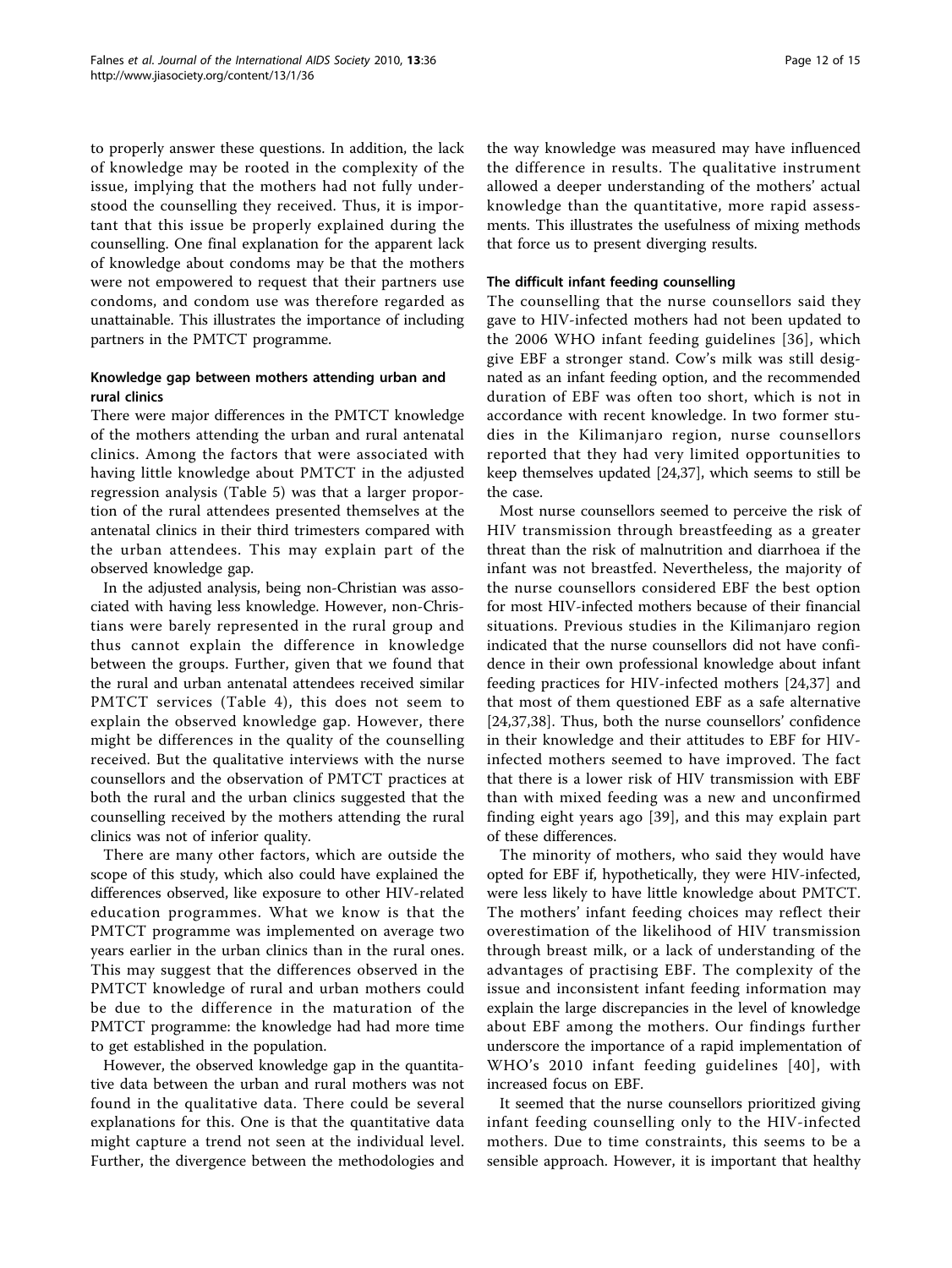infant feeding practices for both infected and noninfected mothers, with a particular focus on EBF, is covered at the antenatal clinics.

#### Increasing workload

Good counselling takes time, and a shortage of staff is a major barrier affecting mothers' PMTCT knowledge. The implementation of PMTCT at the antenatal clinics has increased the staff workload [[37](#page-14-0),[41](#page-14-0)]. The scale up with implementation of routine counselling and testing is likely to have added to this [[32](#page-14-0),[35](#page-14-0),[42\]](#page-14-0). From the PMTCT observations and our interviews with the nurse counsellors, it was evident that the lack of personnel and time often made the counselling hasty and of lower quality than the nurse counsellors would ideally have opted for [[13,](#page-13-0)[37\]](#page-14-0). This could lead to important messages drowning in the information flow, and there was little room for in-depth explanations and clarifications.

We recommend that the nurse counsellors continue to give the majority of the pre-test information in groups to save time, as recommended in the national PMTCT guidelines [[20](#page-13-0),[22](#page-13-0)]. In subsequent individual counselling, we suggest that the nurse counsellors encourage the mother to repeat the main information received and clarify any misconceptions.

In Tanzania, it is the nurses, already overloaded with tasks, who are trained as counsellors. Experiences from other countries in sub-Saharan Africa have shown that the use of community or peer counsellors to augment counselling capacity is feasible and acceptable [[43](#page-14-0)-[45](#page-14-0)]. Further, this task shifting has been found to increase the utilization of HIV testing services without decreasing the quality of care provided [[45,46](#page-14-0)]. Last, the use of lay counsellors may lessen stigma and be an important connection to the community [[42](#page-14-0),[45\]](#page-14-0). If the burden of counselling is reduced, the nurse counsellors may also have more time to keep themselves updated with the most recent PMTCT guidelines.

#### Methodological limitations

A possible bias in this study was linked to the recruitment procedure. The nurses working in the selected clinics recruited the participants in the quantitative study. This may have made it difficult for the mother to decline taking part in the study, which may explain the extremely high participation rate (99.1%). Furthermore, it may have introduced a social desirability bias, where the mothers answered with what they assumed would be the right thing to say, rather than what they actually thought.

Additionally, recruitment from the clinics may have selected only mothers who had health-seeking behaviours. Due to the high regional immunization coverage [[28\]](#page-13-0), we do not believe that this introduced a bias. Due to our aim of comparing our results with those of four previous studies, the clinics included in the study were purposely selected. Since they were not randomly selected, the results may not be generalized.

The questions we asked about knowledge were all closed ended. It is important to differentiate between knowledge by recall, which implies active knowledge, and recognition of correct answers given to closedended options, which implies passive knowledge. Thus, the relatively high level of knowledge in our findings may be falsely high. However, we used open-ended questions in the qualitative interviews, and these findings largely supported the quantitative findings. Furthermore, the questions in the survey about condoms use as a preventive measure during pregnancy and birth may have been too simplified an approach to address a more complex issue.

The fact that the principal investigator, who also performed the fieldwork, was not conversant in the local language was a limitation to the qualitative data collection. The use of an interpreter may have created a distance between the interviewer and the interviewee and thereby moderated the quality of the interviews. Further, the principal investigator was unable to take active part in and moderate the FGDs. Efforts were made to decrease this limitation: the moderator was thoroughly informed about the topics of interest, and each FGD was transcribed and translated before the next FGD were performed so that subsequent adjustment could be made if necessary. The principal investigator analyzed qualitative data from transcripts that had been translated into English. To some extent, the translation process may have diluted some of the richness of the data.

Furthermore, observations of PMTCT counselling sessions were not performed at two of the participating clinics, which make us unable to fully compare the counselling received at the different clinics. Last, the concurrent mixed-method design did not allow for information gained by one method to inform the next method as it would have if a sequential design had been conducted.

## Conclusions

Routine counselling and testing for HIV at antenatal clinics was highly acceptable in this region. However, the counselling was suboptimal due to time and resource constraints. We interpret a higher level of PMTCT knowledge among the urban as opposed to the rural attendees as a result of differences in the start-up times of the PMTCT programme and hence programme maturation. Furthermore, as this study is the second conducted in this setting, we deduce that when the programme has had time to get firmly established, both its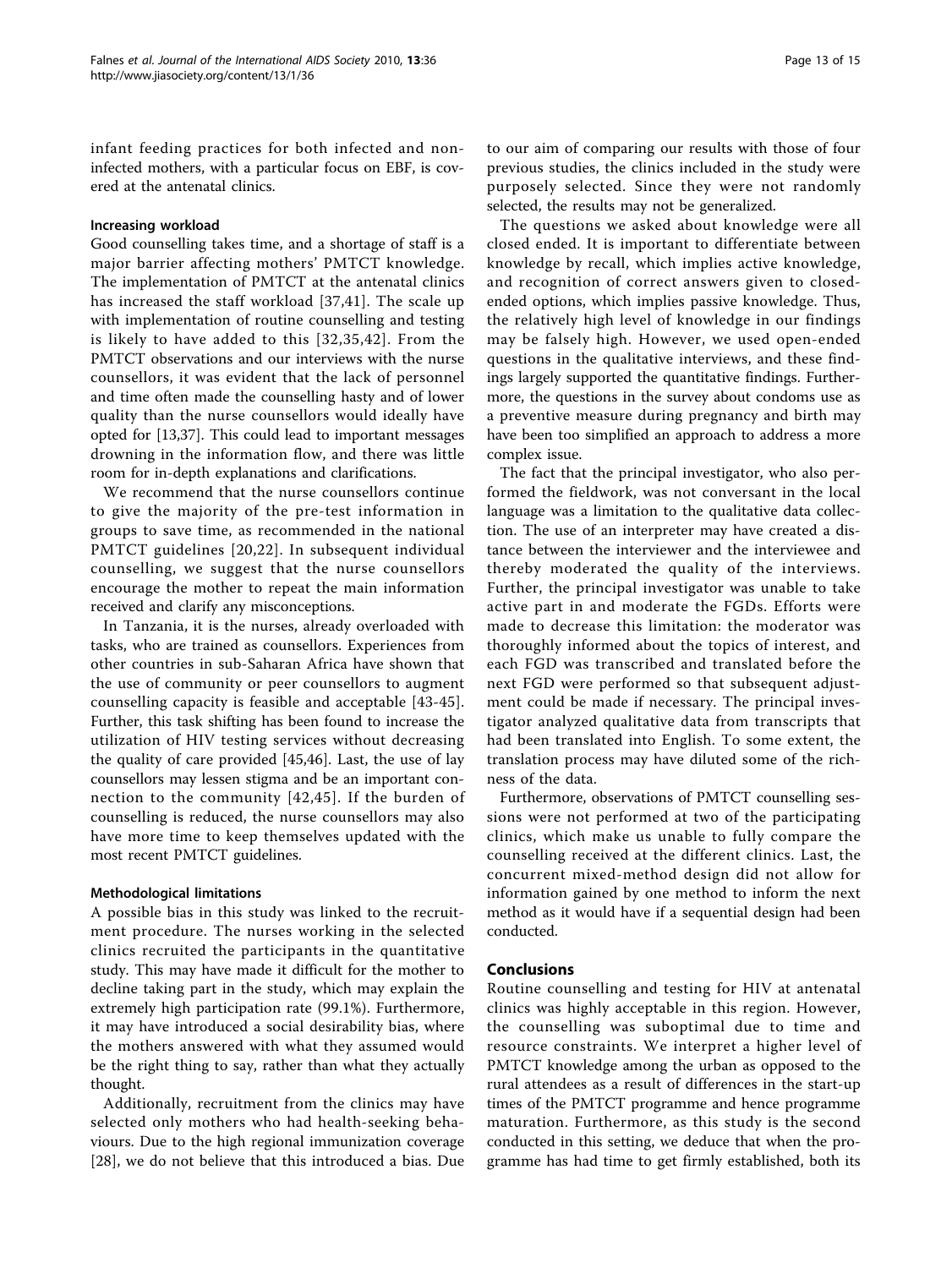<span id="page-13-0"></span>acceptance and the understanding of the topics dealt with during the counselling will increase.

#### Acknowledgements

The cooperation and assistance of all those involved in the preparation and collection of the data, including all the mothers who participated in the study, is gratefully acknowledged. Special thanks are due to: Karen Marie Moland for her contributions to the planning of the study and in the data collection period; and Yulia Yoel, the main research assistant who had extensive experience in mother-child issues and was well known at the participating clinics. Furthermore, we would like to thank the other research assistants, and all the helpful personnel at the clinics included in the study. Financial support for the study was provided by the Research Council of Norway, grant no172226/S30 Focus on nutrition and child health: intervention studies in low-income countries.

#### Author details

<sup>1</sup>Centre for International Health, University of Bergen, Norway. <sup>2</sup>Fafo Institute for Applied International Studies, Norway. <sup>3</sup>Department of Community Health, Tumaini University, Kilimanjaro Christian Medical College, Moshi, Tanzania.

#### Authors' contributions

All authors participated in the design and planning of the study. The field work was conducted by EFF, supported by RM. The analysis and write up was carried out mainly by EFF, IMSE, MMdP and TT. All of the authors read and approved the final manuscript.

#### Authors' information

EFF is a medical doctor and PhD candidate. She has research experience from a qualitative infant feeding study in Zambia. TT has a Masters in African Linguistics and is a paediatrician and professor at the Centre for International Health at University of Bergen, with extensive experience in health-related research in sub-Saharan Africa. MMdP is a nutritionist with a PhD in public health nutrition. She has extensive experience in mixedmethods research in Tanzania, South Africa and India. Findings from this current study were compared with her previous studies in the Kilimanjaro region. RM is a medical doctor with a PhD. She is working at the community health department in a hospital in Moshi, Kilimanjaro, region and has experience in conducting research in the region. IMSE is a medical doctor with a PhD in child health and nutrition and has experience in mixed-methods research in Uganda.

#### Competing interests

The authors declare that they have no competing interests.

#### Received: 11 March 2010 Accepted: 14 September 2010 Published: 14 September 2010

#### References

- 1. De Cock KM, Fowler MG, Mercier E, de Vincenzi I, Saba J, Hoff E, Alnwick DJ, Rogers M, Shaffer N: [Prevention of mother-to-child HIV transmission in](http://www.ncbi.nlm.nih.gov/pubmed/10703780?dopt=Abstract) [resource-poor countries: translating research into policy and practice.](http://www.ncbi.nlm.nih.gov/pubmed/10703780?dopt=Abstract) JAMA 2000, 283:1175-1182.
- 2. UNAIDS: Report on the global AIDS epidemic 2008. Geneva 2008.
- 3. Townsend CL, Cortina-Borja M, Peckham CS, de Ruiter A, Lyall H, Tookey PA: [Low rates of mother-to-child transmission of HIV following effective](http://www.ncbi.nlm.nih.gov/pubmed/18453857?dopt=Abstract) [pregnancy interventions in the United Kingdom and Ireland, 2000-2006.](http://www.ncbi.nlm.nih.gov/pubmed/18453857?dopt=Abstract) AIDS 2008, 22:973-981.
- Newell ML: [Current issues in the prevention of mother-to-child](http://www.ncbi.nlm.nih.gov/pubmed/16214193?dopt=Abstract) [transmission of HIV-1 infection.](http://www.ncbi.nlm.nih.gov/pubmed/16214193?dopt=Abstract) Trans R Soc Trop Med Hyg 2006, 100:1-5.
- 5. World Health Organization, United Nations Children's Fund, UNAIDS: Towards universal access: scaling up priority HIV/AIDS interventions in the health sector. Progress report 2009. Geneva 2009.
- Karamagi CA, Tumwine JK, Tylleskar T, Heggenhougen K: [Antenatal HIV](http://www.ncbi.nlm.nih.gov/pubmed/16670031?dopt=Abstract) [testing in rural eastern Uganda in 2003: incomplete rollout of the](http://www.ncbi.nlm.nih.gov/pubmed/16670031?dopt=Abstract) [prevention of mother-to-child transmission of HIV programme?](http://www.ncbi.nlm.nih.gov/pubmed/16670031?dopt=Abstract) BMC International Health and Human Rights 2006, 6:6.
- 7. Doherty TM, McCoy D, Donohue S: Health system constraints to optimal coverage of the prevention of mother-to-child HIV transmission programme in South Africa: lessons from the implementation of the national pilot programme. African Health Science 2005, 5:213-218.
- 8. Peltzer K, Mosala T, Dana P, Fomundam H: [Follow-up survey of women](http://www.ncbi.nlm.nih.gov/pubmed/19007723?dopt=Abstract) [who have undergone a prevention of mother-to-child transmission](http://www.ncbi.nlm.nih.gov/pubmed/19007723?dopt=Abstract) [program in a resource-poor setting in South Africa.](http://www.ncbi.nlm.nih.gov/pubmed/19007723?dopt=Abstract) J Assoc Nurses AIDS Care 2008, 19:450-460.
- Peltzer K, Mosala T, Shisana O, Nqueko A, Mngqundaniso N: [Barriers to](http://www.ncbi.nlm.nih.gov/pubmed/17982948?dopt=Abstract) [prevention of HIV transmission from mother to child \(PMTCT\) in a](http://www.ncbi.nlm.nih.gov/pubmed/17982948?dopt=Abstract) [resource poor setting in the Eastern Cape, South Africa.](http://www.ncbi.nlm.nih.gov/pubmed/17982948?dopt=Abstract) Afr J Reprod Health 2007, 11:57-66.
- 10. World Health Organization, UNAIDS: Guidance on provider-initiated HIV testing and counselling in health facilities. Geneva 2007.
- 11. Chopra M, Doherty T, Jackson D, Ashworth A: [Preventing HIV transmission](http://www.ncbi.nlm.nih.gov/pubmed/16028656?dopt=Abstract) [to children: quality of counselling of mothers in South Africa.](http://www.ncbi.nlm.nih.gov/pubmed/16028656?dopt=Abstract) Acta Paediatr 2005, 94:357-363.
- 12. Chopra M, Rollins N: [Infant feeding in the time of HIV: rapid assessment](http://www.ncbi.nlm.nih.gov/pubmed/17686796?dopt=Abstract) [of infant feeding policy and programmes in four African countries](http://www.ncbi.nlm.nih.gov/pubmed/17686796?dopt=Abstract) [scaling up prevention of mother to child transmission programmes.](http://www.ncbi.nlm.nih.gov/pubmed/17686796?dopt=Abstract) Arch Dis Child 2008, 93:288-291.
- 13. Moth IA, Ayayo AB, Kaseje DO: [Assessment of utilisation of PMTCT](http://www.ncbi.nlm.nih.gov/pubmed/17601006?dopt=Abstract) services at Nyanza Provincial Hospital, Kenya, SAHARA J 2005, 2:244-250.
- 14. Petrovic K, Maimbolwa M, Johansson E: [Primiparous mothers](http://www.ncbi.nlm.nih.gov/pubmed/18164791?dopt=Abstract)' knowledge [about mother-to-child transmission of HIV in Lusaka, Zambia.](http://www.ncbi.nlm.nih.gov/pubmed/18164791?dopt=Abstract) Midwiferv 2009, 25:e1-e10.
- 15. Kominami M, Kawata K, Ali M, Meena H, Ushijima H: [Factors determining](http://www.ncbi.nlm.nih.gov/pubmed/17445058?dopt=Abstract) [prenatal HIV testing for prevention of mother to child transmission in](http://www.ncbi.nlm.nih.gov/pubmed/17445058?dopt=Abstract) [Dar Es Salaam, Tanzania.](http://www.ncbi.nlm.nih.gov/pubmed/17445058?dopt=Abstract) Pediatr Int 2007, 49:286-292.
- 16. Omwega AM, Oguta TJ, Sehmi JK: [Maternal knowledge on mother-to](http://www.ncbi.nlm.nih.gov/pubmed/17455450?dopt=Abstract)[child transmission of HIV and breastmilk alternatives for HIV positive](http://www.ncbi.nlm.nih.gov/pubmed/17455450?dopt=Abstract) [mothers in Homa Bay District Hospital, Kenya.](http://www.ncbi.nlm.nih.gov/pubmed/17455450?dopt=Abstract) East Afr Med J 2006, 83:610-618.
- 17. Tanzania Commision for AIDS: UNGASS country progress report Tanzania mainland. Dar es Salaam 2008.
- 18. Schwartzendruber A, Msamanga G: Evaluation of the UNICEF-sponsored Prevention of Mother-to-Child Transmission (PMTCT) Pilot Project in Tanzania 2002.
- 19. National AIDS Control Programme of Tanzania: HIV/AIDS/STI Surveillance Report. Dar es Salaam 2009.
- 20. Ministry of Health the United Republic of Tanzania: National guidelines for prevention of mother to child transmission of HIV (PMTCT). Dar es Salaam 2004.
- 21. World Health Organization: New data on the prevention of mother-to-child transmission of HIV and their policy implications. Conclusions and recommendations. WHO Technical consultation on behalf of the UNFPA/ UNICEF/WHO/UNAIDS Inter-Agency Task Team on Mother-to-Child Transmission of HIV. Geneva, 11-13 October 2000. Geneva 2001.
- 22. Ministry of Health and Social Welfare the United Republic of Tanzania: Prevention of mother-to-child transmission of HIV. National guidelines. Dar es Salaam 2007.
- 23. de Paoli M, Manongi R, Helsing E, Klepp KI: [Exclusive breastfeeding in the](http://www.ncbi.nlm.nih.gov/pubmed/11847900?dopt=Abstract) [era of AIDS.](http://www.ncbi.nlm.nih.gov/pubmed/11847900?dopt=Abstract) J Hum Lact 2001, 17:313-320.
- 24. de Paoli MM, Manongi R, Klepp KI: Counsellors' [perspectives on antenatal](http://www.ncbi.nlm.nih.gov/pubmed/12557653?dopt=Abstract) [HIV testing and infant feeding dilemmas facing women with HIV in](http://www.ncbi.nlm.nih.gov/pubmed/12557653?dopt=Abstract) [northern Tanzania.](http://www.ncbi.nlm.nih.gov/pubmed/12557653?dopt=Abstract) Reprod Health Matters 2002, 10:144-156.
- 25. de Paoli MM, Manongi R, Klepp KI: [Are infant feeding options that are](http://www.ncbi.nlm.nih.gov/pubmed/15251051?dopt=Abstract) [recommended for mothers with HIV acceptable, feasible, affordable,](http://www.ncbi.nlm.nih.gov/pubmed/15251051?dopt=Abstract) [sustainable and safe? Pregnant women](http://www.ncbi.nlm.nih.gov/pubmed/15251051?dopt=Abstract)'s perspectives. Public Health Nutr 2004, 7:611-619.
- 26. de Paoli MM, Manongi R, Klepp KI: [Factors influencing acceptability of](http://www.ncbi.nlm.nih.gov/pubmed/15203410?dopt=Abstract) [voluntary counselling and HIV-testing among pregnant women in](http://www.ncbi.nlm.nih.gov/pubmed/15203410?dopt=Abstract) [Northern Tanzania.](http://www.ncbi.nlm.nih.gov/pubmed/15203410?dopt=Abstract) AIDS Care 2004, 16:411-425.
- 27. Creswell JW, Clark VLP, Gutmann ML, Hanson WE: Advanced mixed methods research designs. In Handbook of mixed methods in social and behavioural research. Edited by: Tashakkori A, Teddlie C. London: SAGE Publications; 2003:209-240.
- 28. National Bureau of Statistics Tanzania, ORC Macro Calverton USA: Tanzania Demographic and Health Survey 2004-2005. Dar es Salaam 2005.
- 29. Horizons OR Toolkit on HIV/AIDS; AIDSQuest: The HIV/AIDS Survey Library. HIV Research Domains: Topic H Risk and Prevention Behaviors;